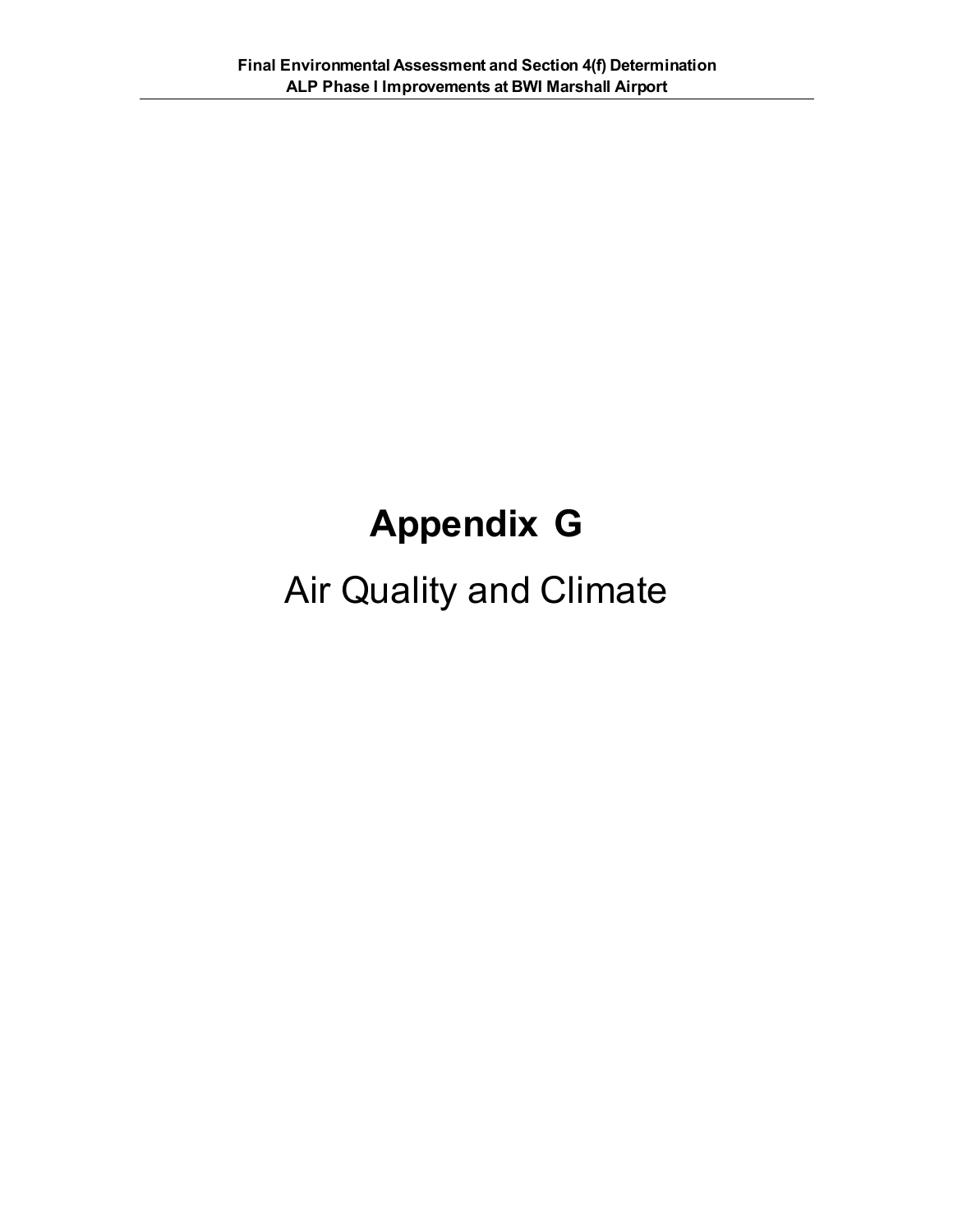This page is left intentionally blank.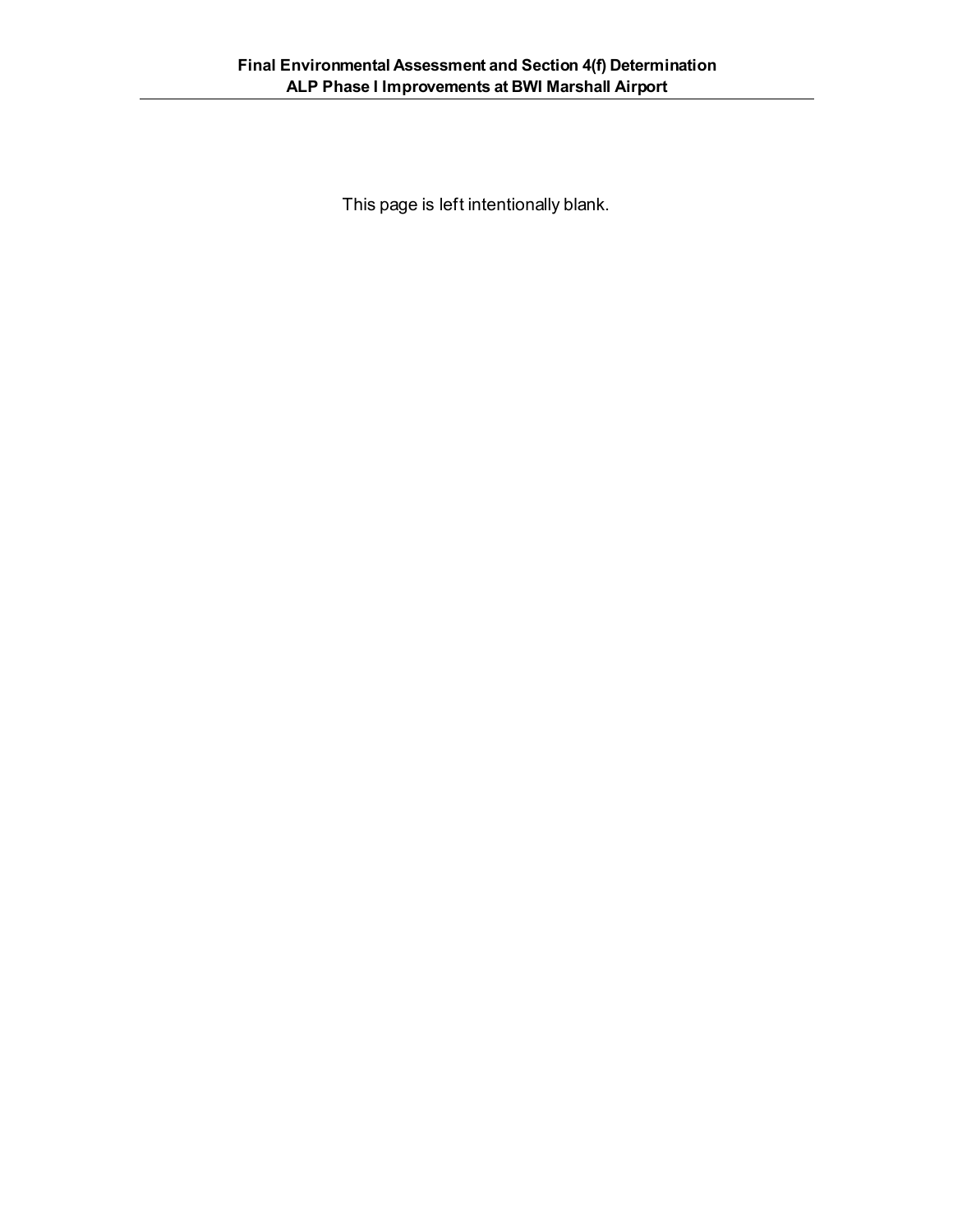# **APPENDIX G: Air Quality and Climate**

The following attachments are included in this appendix to support the air quality and climate analysis:

- Attachment 1: *Criteria Pollutant Emissions Inventory Assumptions and Methodology,* July 2019.
- Attachment 2: *Greenhouse Gas (GHG) Emissions Inventory Assumptions and Methodology,* July 2019.
- Attachment 3: Addendum to Emissions Analysis, July 2019.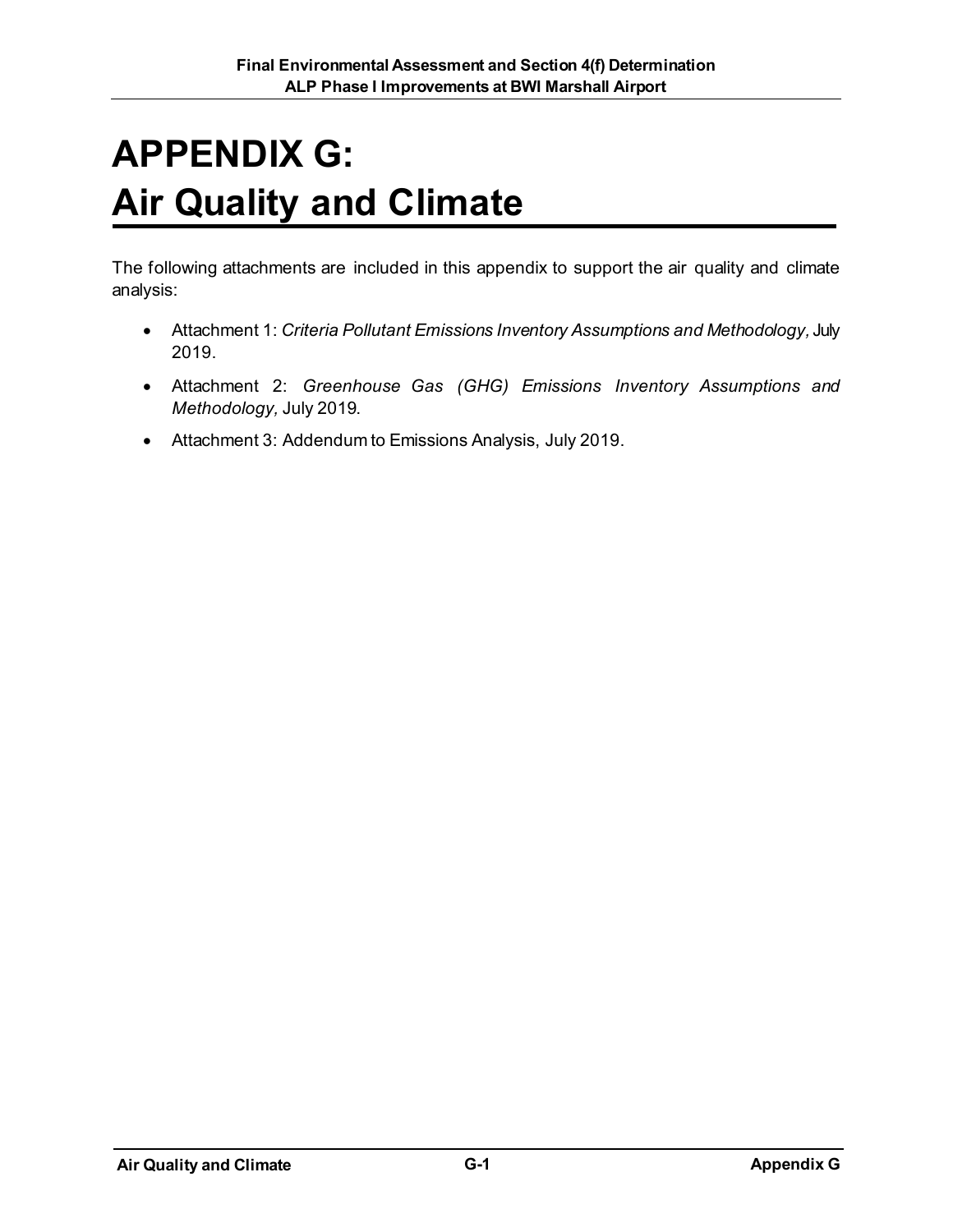# **Attachment 1:**

## **Criteria Pollutant Emissions Inventory (EI)**

## **Assumptions and Methodology**

July 2019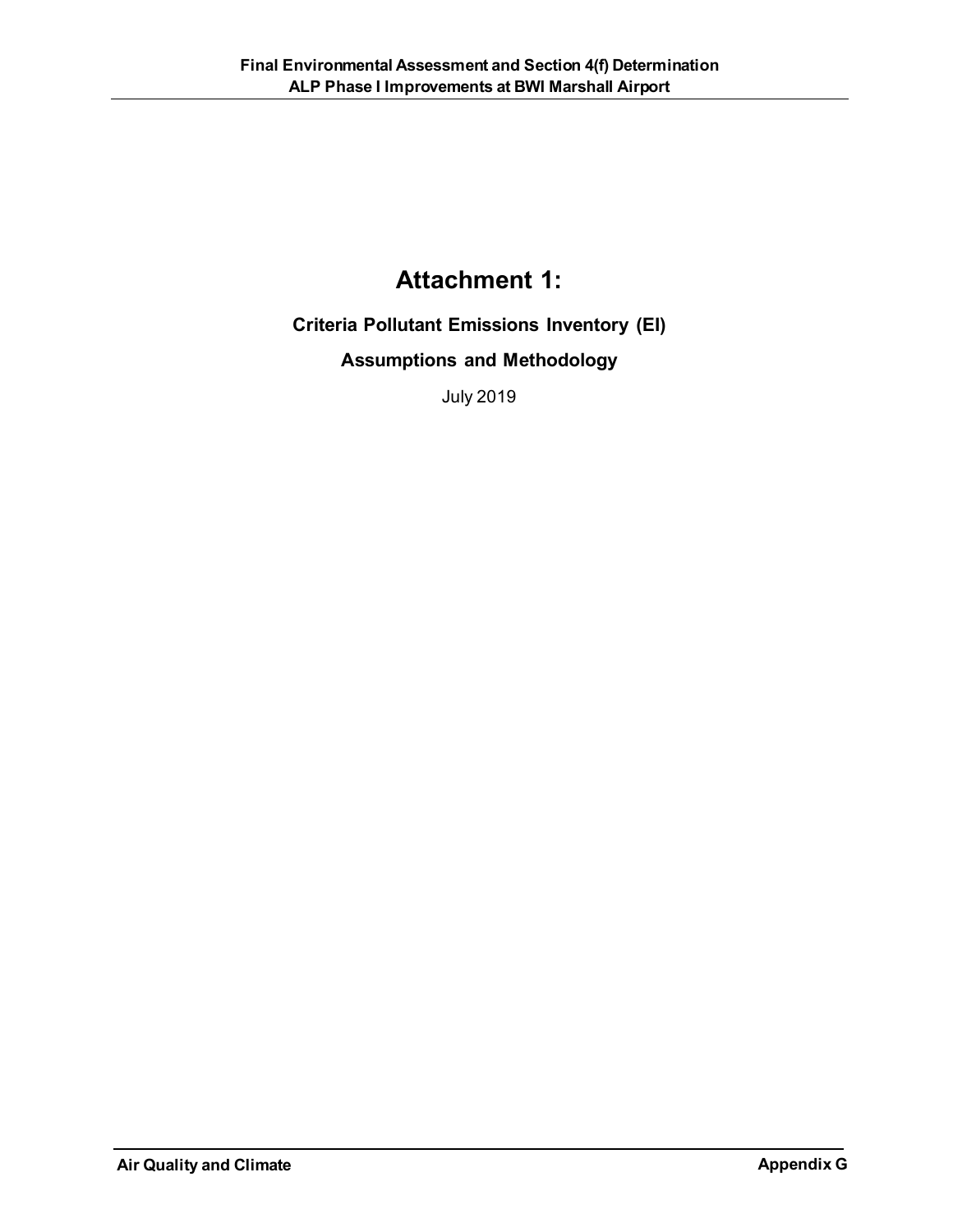### **TABLE OF CONTENTS Page**

| 3 |  |  |
|---|--|--|
|   |  |  |
|   |  |  |
|   |  |  |

### **LIST OF TABLES Research 2008**

| Table 1 |                                                                  |  |
|---------|------------------------------------------------------------------|--|
| Table 2 | Construction Schedule for Construction Projects at BWI Marshall4 |  |
| Table 3 |                                                                  |  |
| Table 4 |                                                                  |  |
| Table 5 |                                                                  |  |
| Table 6 |                                                                  |  |
| Table 7 |                                                                  |  |
| Table 8 |                                                                  |  |
| Table 9 |                                                                  |  |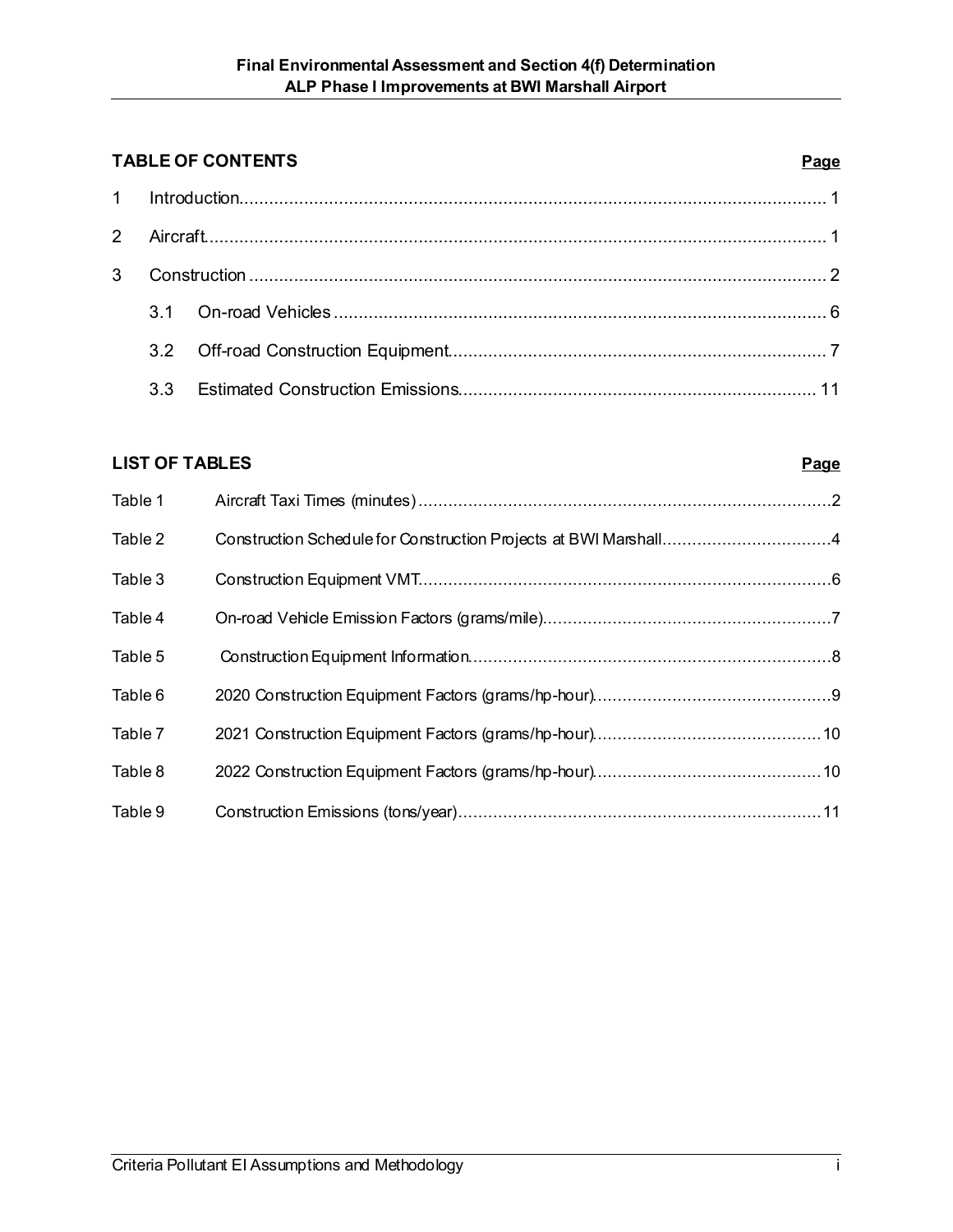# **Attachment 1 Criteria Pollutant Emissions Inventory Assumptions and Methodology**

# <span id="page-5-0"></span>**1 Introduction**

Attachment 1 presents the overall data, assumptions, approach, and methodology for preparing criteria pollutant and pollutant precursor emissions inventories for Baltimore/Washington International Thurgood Marshall Airport (BWI Marshall). The emissions inventories were prepared for an existing year (2018) and two future years (2022 and 2027) with and without the proposed improvements at the airport.

The emissions inventories were prepared for carbon monoxide (CO), volatile organic compounds (VOC), nitrogen oxides  $(NO<sub>x</sub>)$ , sulfur dioxide  $(SO<sub>2</sub>)$ , particulate matter less than 10 micrometers in diameter (coarse or PM10), and particulate matter less than 2.5 micrometers in diameter (fine or PM2.5). Although lead (Pb) is a criteria pollutant, it was not evaluated because the proposed project would have no impacts on lead emissions.

For the purpose of disclosing the increase or decrease in pollutant and pollutant precursor emissions with the improvements to the airport, the inventories were prepared only for the emission sources that would be affected by the improvements – aircraft and construction activity.

# <span id="page-5-1"></span>**2 Aircraft**

The aircraft-related emission inventories were prepared using FAA's Aviation Environmental Design Tool (AEDT, Version 2d). For consistency, the aircraft operational data (i.e., fleet, aircraft engine assignments, and runway use) input to the AEDT were data developed in support of the analysis presented in Section 4.10 (Noise and Compatible Land Use) of this EA. Because it is customary for criteria air pollutant and pollutant precursor inventories to be reported in tons on an annual basis, the number of operations used in the noise analysis were factored to reflect the actual annual (year 2018) and future forecast (year 2022 and 2027) level of operations (see *Appendix C, Fleet Mix Forecast*, of this EA).

With the exception of ground-based taxi-in/taxi-out, including apron idling and departure runway queue delay, the default aircraft operating times in AEDT by aircraft mode (e.g., approach, takeoff, and climb-out) were used. For the year 2018, airport-specific times-in-mode for taxi-in and taxi-out for the same period as the fleet mix forecast were obtained from the FAA Aviation System Performance Metrics (ASPM) database which indicates that during 2018, the airfield-wide average taxi-in time was 5.52 minutes and the average taxi-out time was 14.29 minutes. For consistency with emission inventories prepared historically for BWI, these taxi times were adjusted to account for the emission benefit (i.e., reduction in air pollutant/precursor emissions) associated with Southwest Airlines' routine procedure of single-engine taxiing (i.e., the ASPM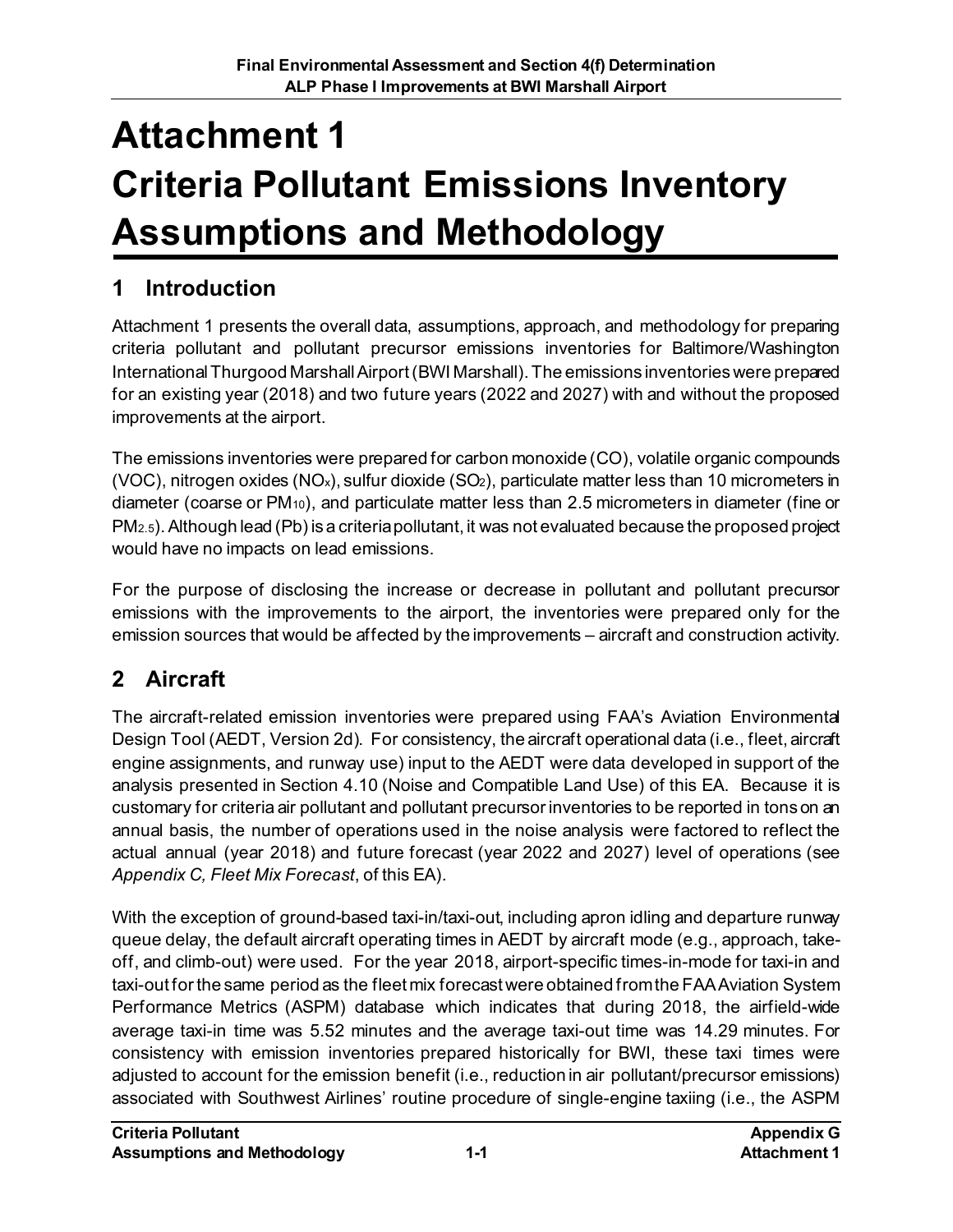values were adjusted so that the reduction in emissions due to single-engine taxiing was accounted for in AEDT).

The adjusted year 2018 taxi times were also used to prepare the future year 2022 and 2027 emission inventories for the No Action Alternative. For the Action Alternative, the change in taxi times for arrivals on Runway 28 and departures of Runway 10 that would result from the proposed improvements to Taxiways F and R were derived (assuming an aircraft taxi speed of 20 miles per hour) and the result was added to the year 2018 taxi times. **Table 1** provides the taxi-in/taxi-out times by year and alternative. As shown, the taxiway improvements would increase taxi-in times slightly (0.03 minutes) and taxi-out times would remain the same.

| таоне т<br><b>Aircraft Taxi Times (minutes)</b> |                 |       |          |  |  |  |  |  |
|-------------------------------------------------|-----------------|-------|----------|--|--|--|--|--|
| Year                                            | <b>Scenario</b> | Taxi- | Taxi-out |  |  |  |  |  |
| 2018                                            | Existing        | 4.46  | 13.82    |  |  |  |  |  |
|                                                 | No Action       | 4.46  | 13.82    |  |  |  |  |  |
| 2022                                            | Action          | 4.49  | 13.82    |  |  |  |  |  |
| 2027                                            | No Action       | 4.46  | 13.82    |  |  |  |  |  |
|                                                 | Action          | 4.49  | 13.82    |  |  |  |  |  |

<span id="page-6-1"></span> $T = b \cdot a$ 

Source: FAA's ASPM, HNTB and KBE Inc, 2019.

# <span id="page-6-0"></span>**3 Construction**

For this assessment, construction-related emissions are primarily associated with the exhaust from heavy equipment (i.e., backhoes, bulldozers, graders, etc.), delivery trucks (i.e., cement trucks, dump trucks, etc.) and construction worker vehicles getting to and from the airport construction site(s); dust from site preparation, land clearing, material handling, equipment movement on unpaved areas, and demolition activities; and fugitive emissions from the storage/transfer of raw materials. These emissions are temporary in nature and generally confined to the construction site and the access/egress roadways.

Emissions from construction activities were estimated based on the projected construction activity schedule, the number of vehicles/pieces of equipment, the types of equipment/type of fuel used, vehicle/equipment utilization rates, and the year construction occurs. For this assessment, emissions of CO, VOC, NO<sub>x</sub>, SO<sub>2</sub>, PM<sub>10</sub> and PM<sub>2.5</sub> were evaluated. Emission factors for each type of equipment were developed using the Motor Vehicle Emissions Simulator (MOVES, version 20[1](#page-6-2)4a)<sup>1</sup> model required by USEPA, in accordance with model parameters utilized by the

<span id="page-6-2"></span><sup>&</sup>lt;sup>1</sup> The NAAQS represent concentrations of pollutants in the ambient air over which detriment to human health and environmental welfare is likely to be incurred, based on available scientific evidence evaluated by EPA.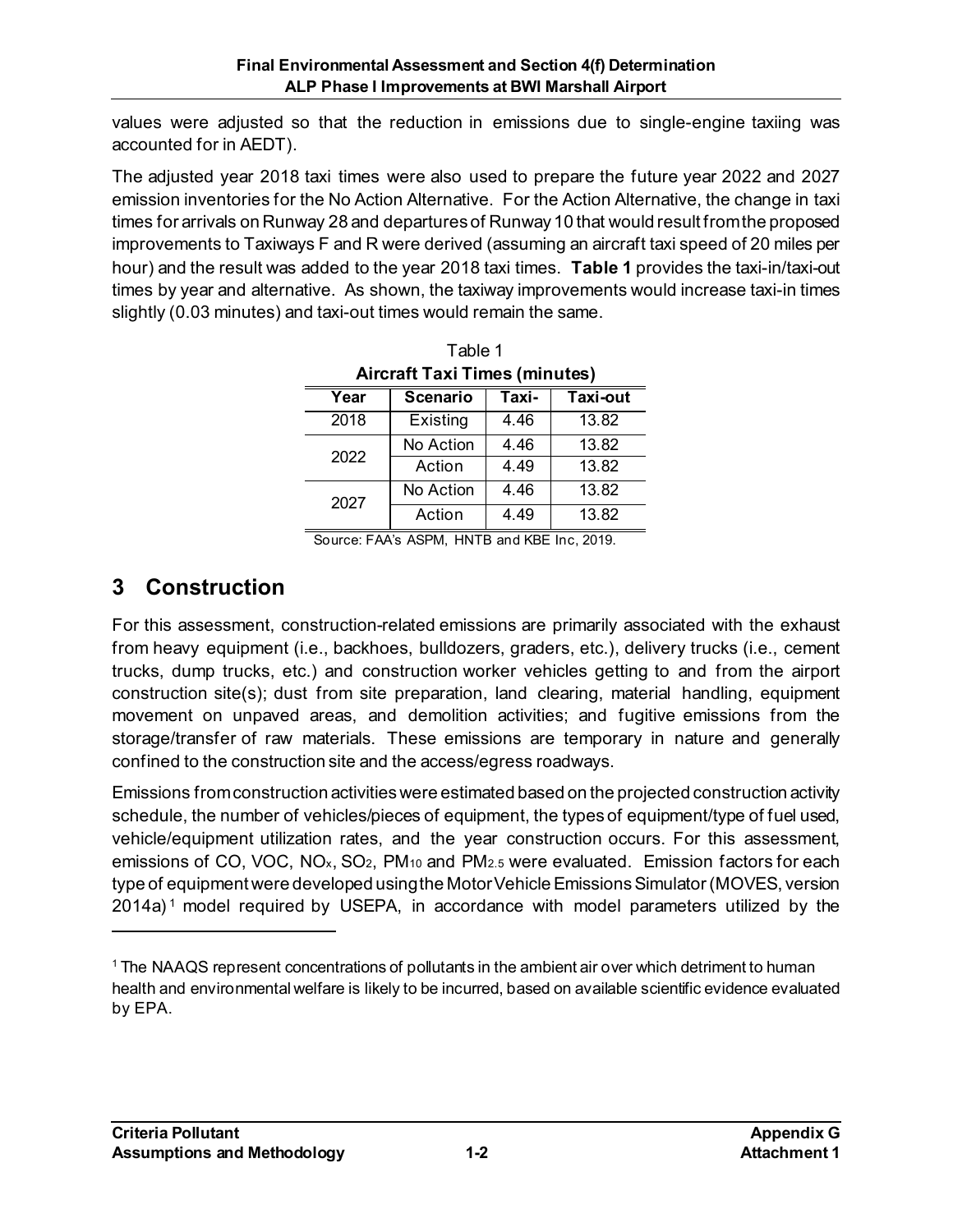Maryland Department of the Environment (MDE) for development of their State Implementation Plan (SIP).

Data regarding the number of pieces and types of construction equipment to be used on the project, the deployment schedule of equipment (monthly and annually), and the approximate daily operating time (including power level/usage factors) were estimated for each individual construction project based on a schedule of construction activity.

**Table 2** lists improvement projects at BWI Marshall as well as the scheduled year of construction.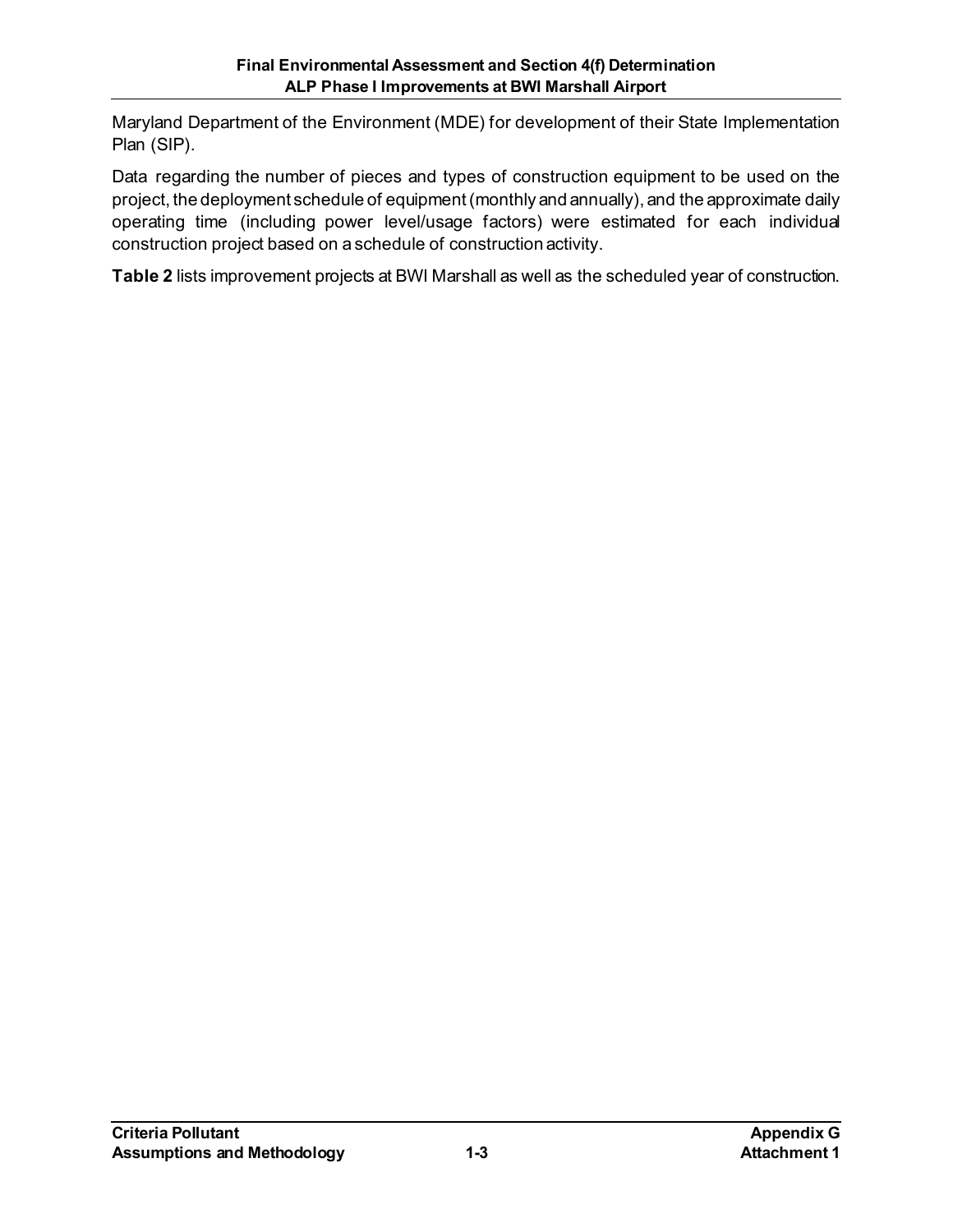#### <span id="page-8-0"></span>Table 2

### **Construction Schedule for Construction Projects at BWI Marshall**

| ID               | Project                                                 | <b>Description</b>                                                                                                                                               | <b>Anticipated Construction</b><br><b>Schedule</b> |
|------------------|---------------------------------------------------------|------------------------------------------------------------------------------------------------------------------------------------------------------------------|----------------------------------------------------|
| P7               | Second FBO                                              | Construction of additional general aviation facilities.                                                                                                          | March 2021-August 2021                             |
| P <sub>9</sub>   | Northrop Grumman Hangar                                 | Construction of additional hangar, apron pavement, and Taxilane W<br>improvement.                                                                                | May 2020 (site prep) - Nov<br>2021                 |
| P <sub>10</sub>  | <b>Existing ARFF Expansion Bays</b>                     | Construction of two additional parking bays.                                                                                                                     | May 2020-Oct 2020                                  |
| P <sub>11</sub>  | New Airline Maintenance Facility                        | Construction of additional aircraft maintenance facility.                                                                                                        | May 2020-April 2022                                |
| P <sub>13</sub>  | Runway Deicing Chemical Storage<br>and Access Road      | Additional 20,000 gallon glycol storage tank and pavement of an access road.                                                                                     | Dec 2020-Mar 2021                                  |
| P <sub>30</sub>  | Airport Maintenance Complex                             | Airport maintenance complex relocation and consolidation.                                                                                                        | March 2022-Nov 2022                                |
| P45              | Relocate Fire Training Facility                         | Replace the fire training facility and provide roadway access to serve the<br>facility.                                                                          | August 2021-Sept 2022                              |
| D <sub>113</sub> | Building 113 Demolition                                 | Removal of former maintenance building.                                                                                                                          | Oct 2020-Nov 2020                                  |
| $\mathbf 1$      | Relocate Taxiways F and R                               | Taxiway F and R demolition and relocation.                                                                                                                       | July 2020-Nov 2022                                 |
| 2                | Taxiway U3                                              | Construction of new taxiway U3.                                                                                                                                  | Dec 2021-March 2022                                |
| 3                | International Terminal Area<br>Taxiway Fillet/Shoulders | Terminal Area pavement improvements to substandard fillets and areas of<br>pavement rehabilitation. Temporary remain-overnight area converted to a<br>taxiway.   | March 2021-Sept 2021                               |
| P <sub>14</sub>  | <b>ALV Relocation</b>                                   | A new airfield lighting vault (ALV) is proposed to be constructed adjacent to<br>future Taxiway P (decommissioned Runway 4-22) and the Runway 28 deicing<br>pad. | May 2020-July 2020                                 |
| D <sub>101</sub> | Airfield Lighting Vault Demolition                      | Removal of existing ALV.                                                                                                                                         | <b>June 2020</b>                                   |
| D101A            | Glycol Pump Control Building<br>Demolition              | Removal of existing glycol pump control building near existing ALV.                                                                                              | July 2020-August 2020                              |
| 4                | New Infill Pavement Near Taxiways<br>T, P, and Future P | New infill pavement to former ALV site and the area bounded by Taxiways T, P,<br>P1, and C.                                                                      | September 2020-Feb 2021                            |
| 6                | Relocate Taxiways K and L                               | Demolition and relocation of Taxiways K and L.                                                                                                                   | March 2021-June 2021                               |
| $\overline{7}$   | Isolation/RON Apron                                     | Decommissioned Runway 4 end and Taxiway Y will be converted to a parking<br>apron and isolation area for aircraft, and associated VSRs relocated.                | Dec 2021-Aug 2022                                  |
| 8                | Runway 28 Deicing Pad Expansion                         | Expansion of R28 Deicing Pad includes reconstruction of the apron located on<br>existing pad and reconfiguration of infrastructure.                              | Dec 2020-June 2021                                 |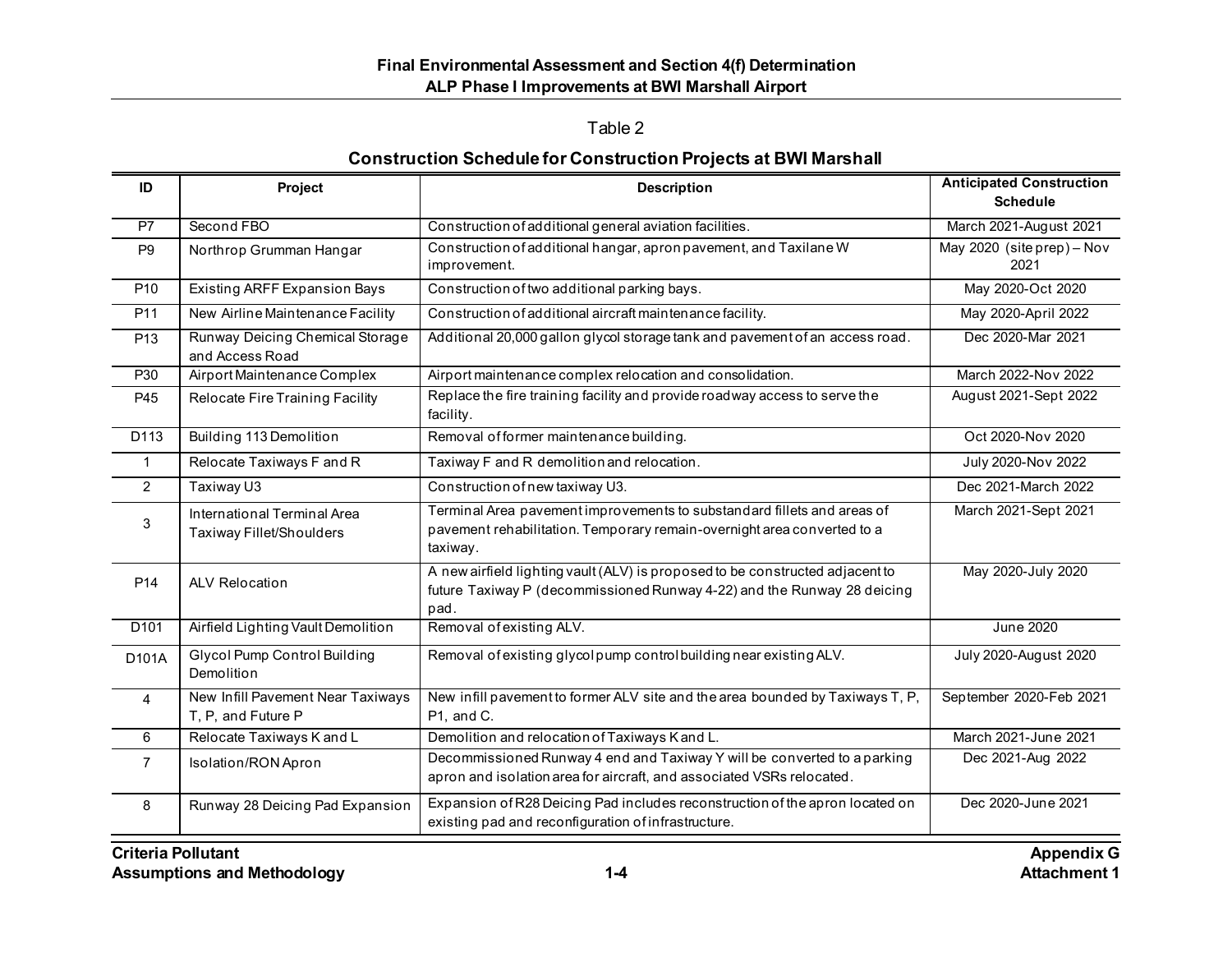#### **Final Environmental Assessment and Section 4(f) Determination ALP Phase I Improvements at BWI Marshall Airport**

| 10                | Part 77 Obstruction Removal                          | Obstruction removal in accordance with the ALP.                                                                                                                                                    |                     |
|-------------------|------------------------------------------------------|----------------------------------------------------------------------------------------------------------------------------------------------------------------------------------------------------|---------------------|
| $12 \overline{ }$ | Taxiway H Relocation                                 | Relocation of exit Taxiway H and demolition of any the existing pavement no<br>longer needed.                                                                                                      | Oct 2021-March 2022 |
| 14                | New Sky Bridge C                                     | Construction of Concourse C Sky Bridge to provide direct access from hourly<br>garage to terminal.                                                                                                 | Dec 2021-Dec 2022   |
| 15                | Terminal Roadway Widening and<br>Access Improvements | Widening terminal road including reconfiguring the roadway for service vehicle<br>access, construction of additional lane for hotel/garage access and closing<br>existing employee access roadway. | Nov 2020-April 2021 |
| 17                | Taxiway V Relocation                                 | Taxiway V will be demolished and reconstructed.                                                                                                                                                    | May 2020-Jan 2021   |
| 18                | Runway 15R Deicing Pad<br>Expansion                  | The existing Runway 15R deicing pad will be expanded and associated<br>facilities will be removed or relocated.                                                                                    | Oct 2020-May 2022   |
| 19                | Upper Level Roadway Widening at<br>Concourse E       | Widening the outer lanes of the terminal roadway at Concourse E.                                                                                                                                   | Dec 2021-Nov 2022   |
| <b>PMP</b>        | Pavement Management Program<br>projects              | Pavement rehabilitation, reconstruction and mill and overlay.                                                                                                                                      | 2020-2022           |

Source: ADCI Preliminary Engineering schedule (2017) and MDOT MAA Construction Schedule updates, 2019.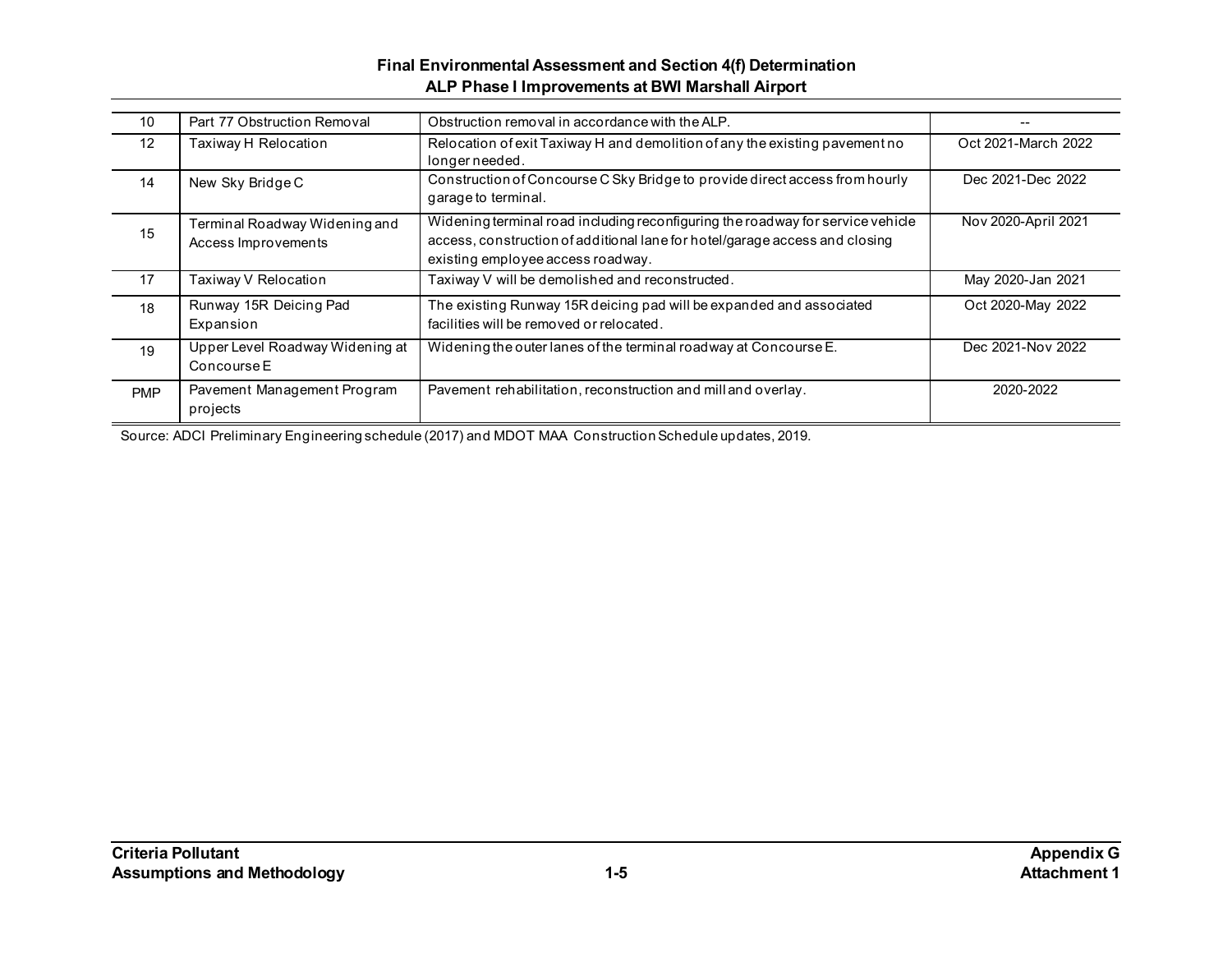# <span id="page-10-0"></span>**3.1 On-road Vehicles**

For on-road vehicles, the anticipated vehicle-miles-traveled (VMT) were estimated to determine annual emissions. In deriving the VMT (**Table 3**), the following was assumed:

- VMT by dirt haul trucks was based on the number of trips and a travel distance of 45 miles roundtrip for Backfill Crews and Mobilization Crews.
- In deriving the VMT for laborers/commuters-it was assumed that light pickup trucks would commute 100 miles roundtrip with two laborers per truck.
- VMT for on-site material delivery trucks and pickup trucks were based on hours of operations and an assumed/conservative travel speed of 25 miles per hour.

| <b>Vehicles</b>                           | <b>MOVES On-road</b>            | <b>Miles Travelled</b> |           |           |  |  |  |  |
|-------------------------------------------|---------------------------------|------------------------|-----------|-----------|--|--|--|--|
|                                           |                                 | 2020                   | 2021      | 2022      |  |  |  |  |
| Laborers                                  | Passenger Truck                 | 1,637,875              | 2,835,375 | 1,440,775 |  |  |  |  |
| Pickup Trucks                             | Passenger Truck                 | 803,800                | 1,184,800 | 750,200   |  |  |  |  |
| <b>Material Delivery</b><br><b>Trucks</b> | Short-haul Single<br>Unit Truck | 428,300                | 707,500   | 692,300   |  |  |  |  |
| <b>Haul Trucks</b>                        | Short-haul Single<br>Unit Truck | 2,561,715              | 4,347,675 | 1,321,695 |  |  |  |  |

<span id="page-10-1"></span>Table 3 **Construction Equipment VMT**

Source: HNTB Analysis, 2019.

The following equation was used to obtain annual emission rates for on-road vehicles:

*Emissions (tons/year) for on-road vehicles = Emission Factor (g/mile) x vehicle miles travelled per day x days/year x (1 pound/453.59 grams) x (1 ton/2,000 pounds)*

Emission factors associated with the MOVES model are presented in **Table 4** for laborer, pickup, material delivery, and haul trucks.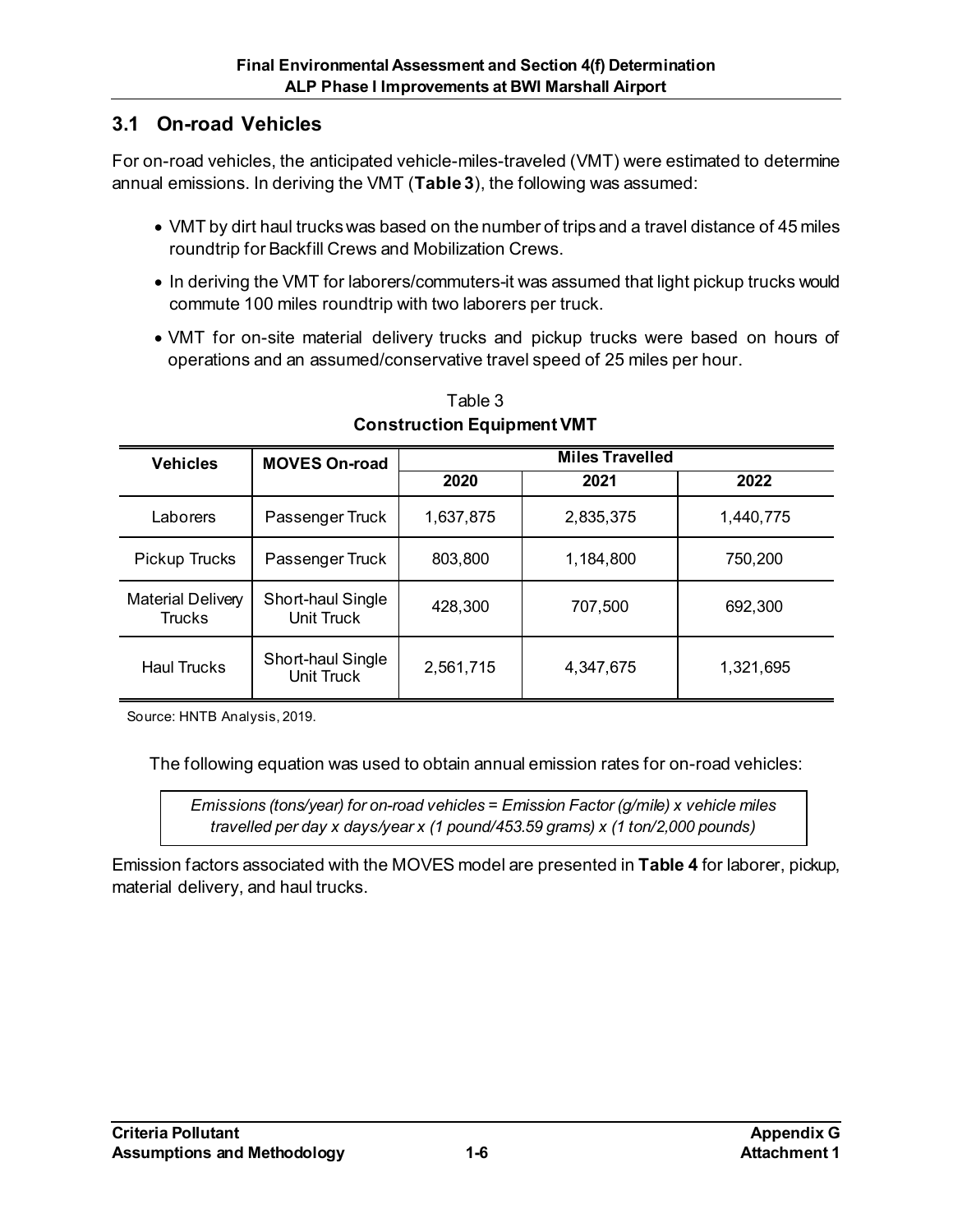### **Final Environmental Assessment and Section 4(f) Determination ALP Phase I Improvements at BWI Marshall Airport**

| <b>On-road Vehicle Emission Factors (grams/mile)</b><br><b>MOVES</b><br><b>Pollutant</b><br><b>Vehicles</b><br>2020<br>2021<br>2022<br>On-road<br>5.23<br>CO<br>6.10<br>5.64<br>VOC<br>0.50<br>0.46<br>0.42<br>NO <sub>x</sub><br>0.35<br>0.45<br>0.40<br>0.00<br>0.00<br>SO <sub>2</sub><br>0.00<br>Laborers &<br>Passenger<br>$PM_{10}$<br>0.06<br>0.05<br>0.05<br>Pickup Trucks<br>Truck |             |                   |         |         |         |  |
|---------------------------------------------------------------------------------------------------------------------------------------------------------------------------------------------------------------------------------------------------------------------------------------------------------------------------------------------------------------------------------------------|-------------|-------------------|---------|---------|---------|--|
|                                                                                                                                                                                                                                                                                                                                                                                             |             |                   |         |         |         |  |
|                                                                                                                                                                                                                                                                                                                                                                                             |             |                   |         |         |         |  |
|                                                                                                                                                                                                                                                                                                                                                                                             |             |                   |         |         |         |  |
|                                                                                                                                                                                                                                                                                                                                                                                             |             |                   |         |         |         |  |
|                                                                                                                                                                                                                                                                                                                                                                                             |             |                   |         |         |         |  |
|                                                                                                                                                                                                                                                                                                                                                                                             |             |                   |         |         |         |  |
|                                                                                                                                                                                                                                                                                                                                                                                             |             | PM <sub>2.5</sub> | 0.03    | 0.02    | 0.02    |  |
|                                                                                                                                                                                                                                                                                                                                                                                             |             | CO <sub>2</sub>   | 459.47  | 450.61  | 433.50  |  |
|                                                                                                                                                                                                                                                                                                                                                                                             |             | CH <sub>4</sub>   | 0.03    | 0.03    | 0.03    |  |
|                                                                                                                                                                                                                                                                                                                                                                                             |             | N <sub>2</sub> O  | 0.01    | 0.01    | 0.01    |  |
|                                                                                                                                                                                                                                                                                                                                                                                             | Short-Haul  | CO                | 6.20    | 5.85    | 5.58    |  |
|                                                                                                                                                                                                                                                                                                                                                                                             |             | <b>VOC</b>        | 0.39    | 0.36    | 0.32    |  |
|                                                                                                                                                                                                                                                                                                                                                                                             |             | NO <sub>x</sub>   | 1.82    | 1.61    | 1.44    |  |
| Material                                                                                                                                                                                                                                                                                                                                                                                    |             | SO <sub>2</sub>   | 0.01    | 0.01    | 0.01    |  |
| Delivery & Dirt                                                                                                                                                                                                                                                                                                                                                                             | Single Unit | $PM_{10}$         | 0.19    | 0.18    | 0.16    |  |
| <b>Haul Trucks</b>                                                                                                                                                                                                                                                                                                                                                                          | Truck       | PM <sub>2.5</sub> | 0.09    | 0.08    | 0.07    |  |
|                                                                                                                                                                                                                                                                                                                                                                                             |             | CO <sub>2</sub>   | 1104.33 | 1104.33 | 1088.89 |  |
|                                                                                                                                                                                                                                                                                                                                                                                             |             | CH <sub>4</sub>   | 0.08    | 0.08    | 0.08    |  |
|                                                                                                                                                                                                                                                                                                                                                                                             |             | N <sub>2</sub> O  | 0.01    | 0.01    | 0.01    |  |

<span id="page-11-1"></span>

| Table 4                                       |
|-----------------------------------------------|
| On-road Vehicle Emission Factors (grams/mile) |

Source: MOVES emission factors, KB Environmental Sciences, Inc. analysis, 2017.

# <span id="page-11-0"></span>**3.2 Off-road Construction Equipment**

EPA's NONROAD 2008 model is used to estimate off-road equipment emissions and is embedded within the latest version of MOVES. **Table 5** presents the off-road equipment included in the analysis along with the corresponding category description used within MOVES, the usage factors, and horsepower (hp) that was assigned to each type of construction equipment. Emissions factors (grams/hp-hour) for each equipment type were applied to the anticipated work output (hp-hours) of expected equipment use. Operating times for the equipment were based on a five-day workweek and an eight-hour workday during which the equipment may be operating. Usage factors accounting for the percentage of daily operation were applied to each type of equipment (i.e. a usage factor of 0.75 equates to 6 hours of operation).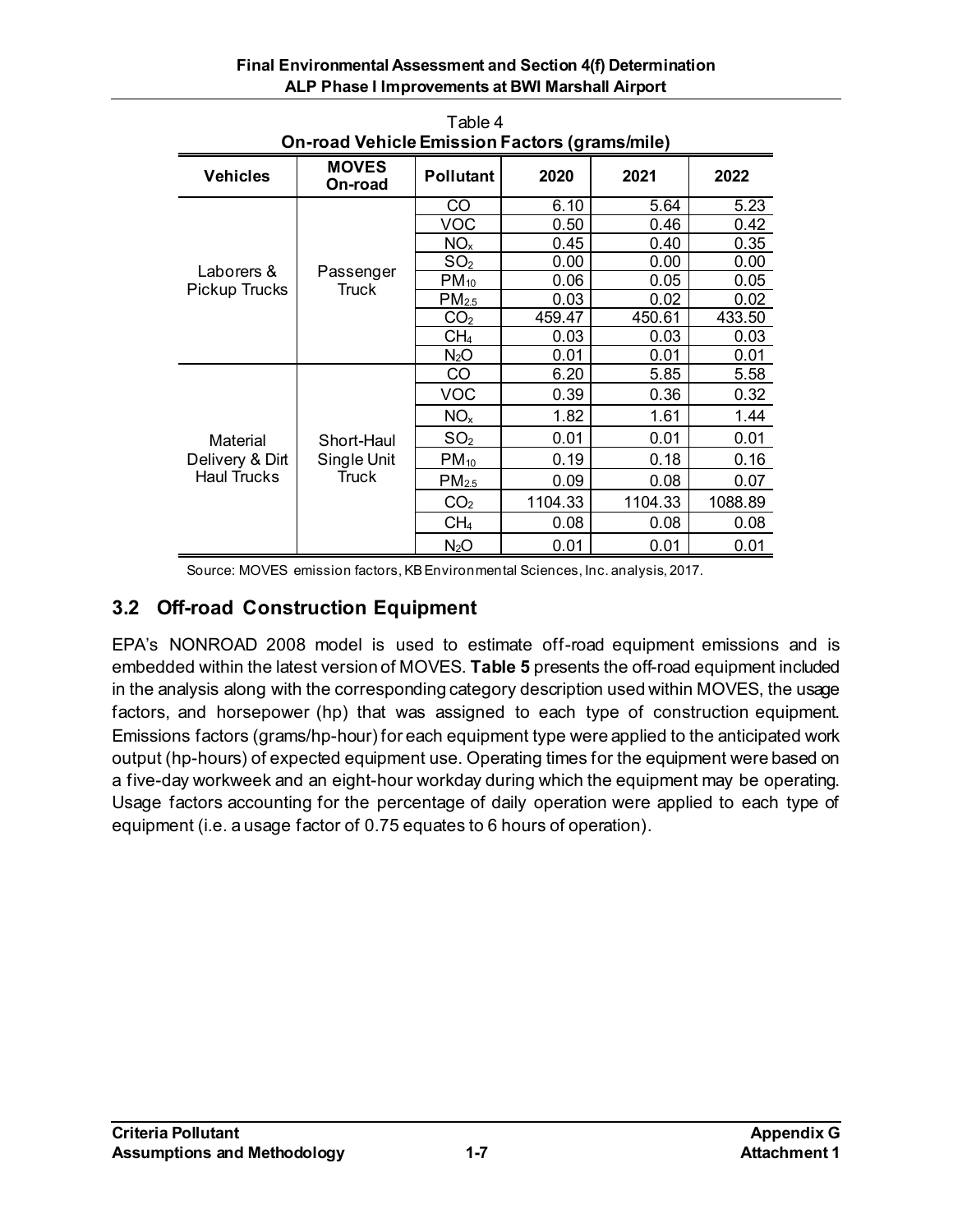### **Final Environmental Assessment and Section 4(f) Determination ALP Phase I Improvements at BWI Marshall Airport**

|                               | Construction Equipment Information        |                               |            |  |  |  |  |  |  |  |
|-------------------------------|-------------------------------------------|-------------------------------|------------|--|--|--|--|--|--|--|
| <b>Equipment</b>              | <b>MOVES Description</b>                  | <b>Usage</b><br><b>Factor</b> | Horsepower |  |  |  |  |  |  |  |
| 200 HP Dozer                  | <b>Crawler Tractors/Dozers</b>            | 0.590                         | 259.9      |  |  |  |  |  |  |  |
| <b>Compact Roller</b>         | Rollers                                   | 0.590                         | 92.3       |  |  |  |  |  |  |  |
| 300 HP Dozer                  | <b>Crawler Tractors/Dozers</b>            | 0.590                         | 259.9      |  |  |  |  |  |  |  |
| Aerial Lift Truck             | <b>Aerial Lifts</b>                       | 0.210                         | 48.8       |  |  |  |  |  |  |  |
| Air Compressor                | Air Compressors                           | 0.900                         | 82.9       |  |  |  |  |  |  |  |
| Arc Welder                    | Welders                                   | 0.900                         | 44.1       |  |  |  |  |  |  |  |
| <b>Asphalt Paver</b>          | Pavers                                    | 0.590                         | 124.3      |  |  |  |  |  |  |  |
| <b>Backhoe</b>                | Tractors/Loaders/Backhoes                 | 0.210                         | 93.5       |  |  |  |  |  |  |  |
| <b>Cement Finisher</b>        | <b>Paving Equipment</b>                   | 0.590                         | 69.5       |  |  |  |  |  |  |  |
| Compressor                    | Air Compressors                           | 0.900                         | 82.9       |  |  |  |  |  |  |  |
| Concrete Pump                 | <b>Paving Equipment</b>                   | 0.590                         | 69.5       |  |  |  |  |  |  |  |
| Crane                         | Cranes                                    | 0.430                         | 231.0      |  |  |  |  |  |  |  |
| Crane, 150 Ton                | Cranes                                    | 0.430                         | 231.0      |  |  |  |  |  |  |  |
| Crane, 80 Ton                 | Cranes                                    | 0.430                         | 231.0      |  |  |  |  |  |  |  |
| Fence Post Auger              | Bore/drill rigs                           | 0.430                         | 175.5      |  |  |  |  |  |  |  |
| Front End Loader              | Tractors/Loaders/Backhoes                 | 0.210                         | 93.5       |  |  |  |  |  |  |  |
| Front End Loader, 1-3/4 CY    | Tractors/Loaders/Backhoes                 | 0.210                         | 93.5       |  |  |  |  |  |  |  |
| Front End Loader, 2.5 CY      | Tractors/Loaders/Backhoes                 | 0.210                         | 93.5       |  |  |  |  |  |  |  |
| <b>Vibrating Compactor</b>    | Plate Compactors                          | 0.430                         | 7.5        |  |  |  |  |  |  |  |
| Grader, 30,000 Lbs.           | Graders                                   | 0.590                         | 204.4      |  |  |  |  |  |  |  |
| Hammer, 15K Ft. Lbs           | Bore/drill rigs                           | 0.430                         | 175.5      |  |  |  |  |  |  |  |
| Large Excavator               | Excavators                                | 0.590                         | 171.2      |  |  |  |  |  |  |  |
| <b>Pavement Profiler</b>      | <b>Surfacing Equipment</b>                | 0.590                         | 110.6      |  |  |  |  |  |  |  |
| Paving Machine                | <b>Paving Equipment</b>                   | 0.590                         | 69.5       |  |  |  |  |  |  |  |
| <b>Pile Driver</b>            | Bore/drill rigs                           | 0.430                         | 175.5      |  |  |  |  |  |  |  |
| <b>Pneumatic Wheel Roller</b> | Rollers                                   | 0.590                         | 92.3       |  |  |  |  |  |  |  |
| <b>Steel Wheel Roller</b>     | Rollers                                   | 0.590                         | 92.3       |  |  |  |  |  |  |  |
| <b>Tandem Roller</b>          | Rollers                                   | 0.590                         | 92.3       |  |  |  |  |  |  |  |
| Thermo Striper, Truck Mounted | <b>Other General Industrial Equipment</b> | 0.430                         | 116.4      |  |  |  |  |  |  |  |
| <b>Vibratory Roller</b>       | Rollers                                   | 0.590                         | 92.3       |  |  |  |  |  |  |  |
| <b>Walk Behind Compactor</b>  | <b>Plate Compactors</b>                   | 0.430                         | 7.5        |  |  |  |  |  |  |  |

<span id="page-12-0"></span>Table 5 **Construction Equipment Information**

Source: MOVES emission factors, KB Environmental Sciences, Inc. analysis, 2017.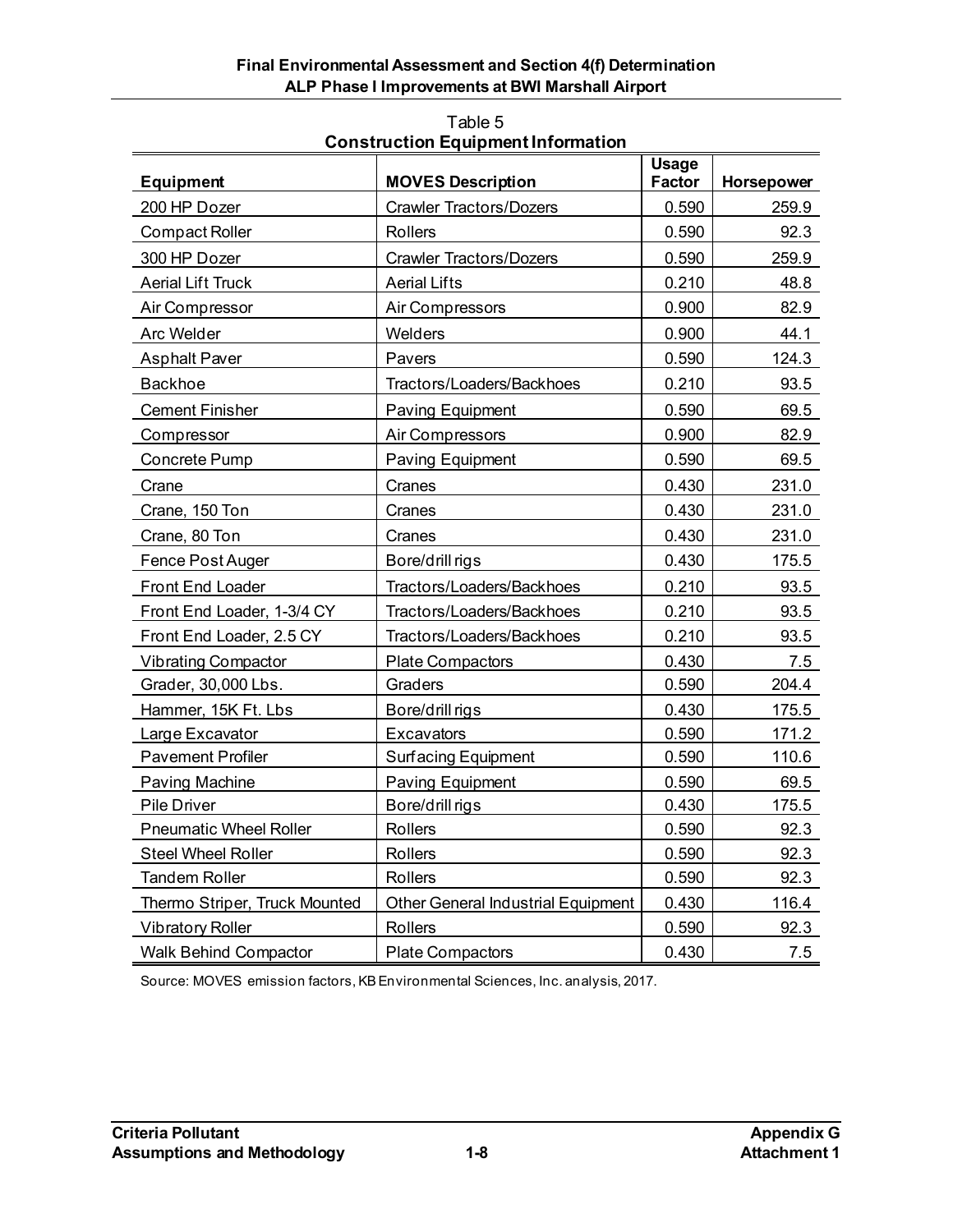Because the age of the equipment is entirely dependent on the preferences of the contractor, a conservative estimate of average equipment age was applied. For example, although newer Tier III and IV equipment less than six years old may be used, the construction emissions inventory utilized Tier I and II equipment for a portion of the fleet. However, Tier III and IV may be incorporated in greater quantities depending on the contractor's fleet.

The following equations were used to obtain emission estimates for off-road construction equipment:

*Construction Equipment Emissions (tons/year) = Emission Factor (grams/hp-hour) x Horsepower (hp) x hours per year x Usage Factor x (1 pound/453.59 grams) x (1 ton/2,000 pounds)*

**Tables 6 through8** present the construction equipment emission factors (grams per horsepowerhour) for 2020 through 2022, respectively. Note, the NO<sub>2</sub> emission factor has not been included because the MOVES model does not calculate NO2 emissions for construction equipment.

| 2020 Construction Equipment Factors (grams/hp-hour) |      |            |                 |           |        |            |                 |                 |  |
|-----------------------------------------------------|------|------------|-----------------|-----------|--------|------------|-----------------|-----------------|--|
| <b>Description</b>                                  | CO   | <b>NOx</b> | SO <sub>2</sub> | $PM_{10}$ | PM 2.5 | <b>VOC</b> | CO <sub>2</sub> | CH <sub>4</sub> |  |
| <b>Aerial Lifts</b>                                 | 4.23 | 4.60       | < 0.01          | 0.58      | 0.57   | 0.94       | 692.99          | 0.03            |  |
| Air Compressors                                     | 0.90 | 2.16       | < 0.01          | 0.13      | 0.12   | 0.21       | 573.78          | 0.02            |  |
| Bore/drill rigs                                     | 0.96 | 3.22       | < 0.01          | 0.17      | 0.16   | 0.28       | 539.56          | 0.01            |  |
| Cranes                                              | 0.38 | 1.41       | < 0.01          | 0.06      | 0.06   | 0.18       | 532.86          | 0.01            |  |
| <b>Crawler Tractors/Dozers</b>                      | 0.48 | 1.21       | < 0.01          | 0.06      | 0.06   | 0.17       | 539.35          | 0.01            |  |
| Excavators                                          | 0.28 | 0.77       | < 0.01          | 0.04      | 0.04   | 0.16       | 541.51          | 0.01            |  |
| Graders                                             | 0.26 | 0.73       | < 0.01          | 0.04      | 0.04   | 0.16       | 537.27          | 0.01            |  |
| Other General Industrial Equipment                  | 0.54 | 1.52       | < 0.01          | 0.09      | 0.09   | 0.19       | 546.34          | 0.01            |  |
| Pavers                                              | 0.48 | 1.25       | < 0.01          | 0.07      | 0.07   | 0.17       | 550.36          | 0.01            |  |
| Paving Equipment                                    | 0.91 | 1.81       | < 0.01          | 0.14      | 0.13   | 0.21       | 556.16          | 0.02            |  |
| <b>Plate Compactors</b>                             | 3.76 | 4.45       | < 0.01          | 0.37      | 0.35   | 0.60       | 588.65          | 0.05            |  |
| Rollers                                             | 0.70 | 1.49       | < 0.01          | 0.10      | 0.10   | 0.19       | 559.22          | 0.02            |  |
| <b>Surfacing Equipment</b>                          | 1.25 | 2.70       | < 0.01          | 0.17      | 0.16   | 0.24       | 554.75          | 0.02            |  |
| Tractors/Loaders/Backhoes                           | 2.86 | 3.03       | < 0.01          | 0.44      | 0.42   | 0.57       | 664.40          | 0.03            |  |
| Welders                                             | 3.59 | 4.30       | < 0.01          | 0.52      | 0.50   | 0.76       | 692.60          | 0.03            |  |

<span id="page-13-0"></span>

| Table 6                                             |
|-----------------------------------------------------|
| 2020 Construction Equipment Factors (grams/hp-hour) |

Source: MOVES emission factors, KB Environmental Sciences, Inc. analysis, 2017.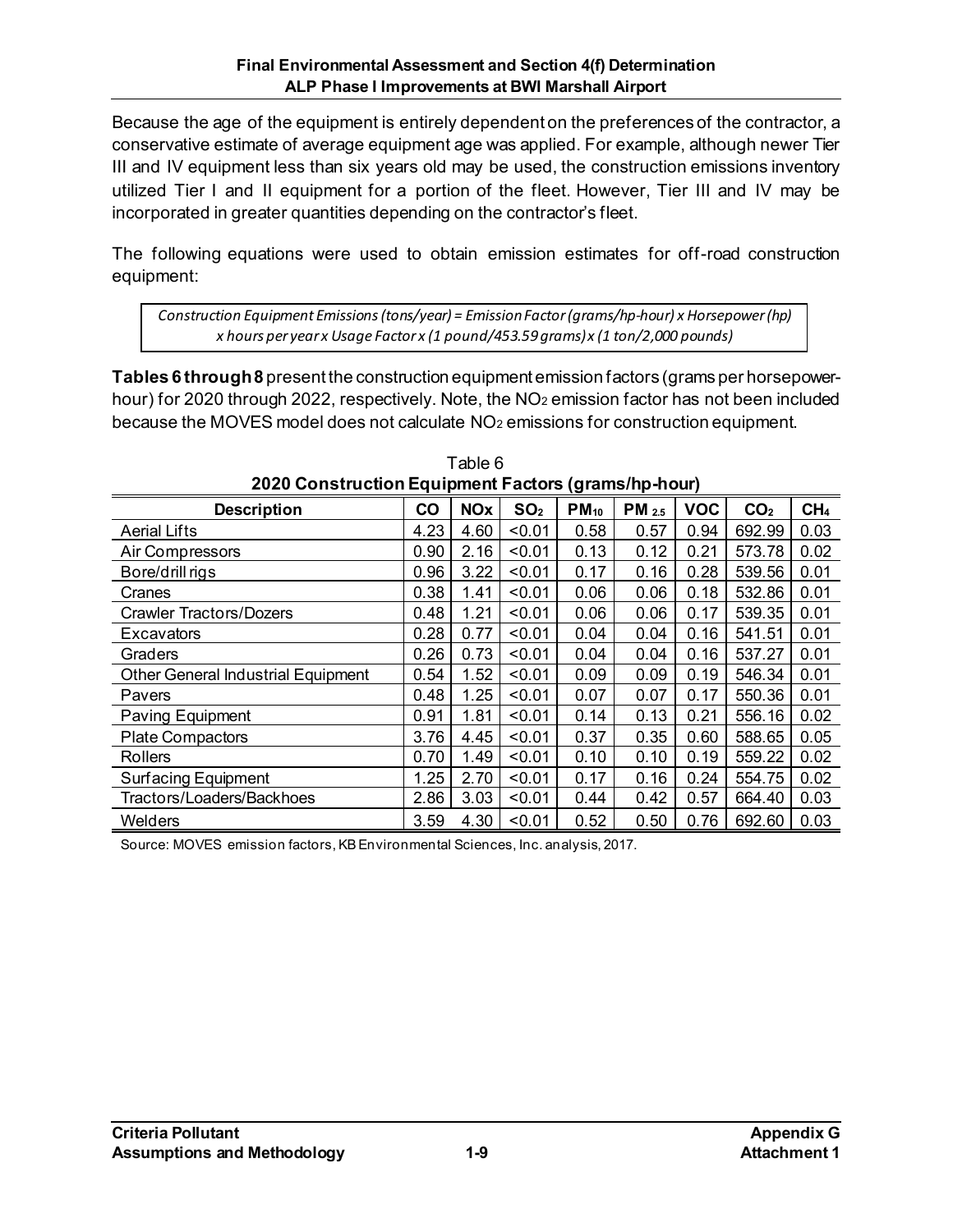### **Final Environmental Assessment and Section 4(f) Determination ALP Phase I Improvements at BWI Marshall Airport**

| 2021 Construction Equipment Factors (grams/hp-hour) |      |            |                 |           |               |            |                 |                 |  |
|-----------------------------------------------------|------|------------|-----------------|-----------|---------------|------------|-----------------|-----------------|--|
| <b>Description</b>                                  | CO   | <b>NOx</b> | SO <sub>2</sub> | $PM_{10}$ | <b>PM</b> 2.5 | <b>VOC</b> | CO <sub>2</sub> | CH <sub>4</sub> |  |
| <b>Aerial Lifts</b>                                 | 3.93 | 4.42       | < 0.01          | 0.54      | 0.52          | 0.86       | 693.23          | 0.03            |  |
| Air Compressors                                     | 0.79 | 1.97       | < 0.01          | 0.11      | 0.10          | 0.20       | 573.82          | 0.01            |  |
| Bore/drill rigs                                     | 0.88 | 3.00       | < 0.01          | 0.15      | 0.15          | 0.27       | 539.60          | 0.01            |  |
| Cranes                                              | 0.32 | 1.21       | < 0.01          | 0.05      | 0.05          | 0.17       | 532.87          | 0.01            |  |
| <b>Crawler Tractors/Dozers</b>                      | 0.41 | 1.06       | < 0.01          | 0.05      | 0.05          | 0.17       | 539.36          | 0.01            |  |
| Excavators                                          | 0.24 | 0.65       | < 0.01          | 0.03      | 0.03          | 0.16       | 541.52          | 0.01            |  |
| Graders                                             | 0.22 | 0.60       | < 0.01          | 0.03      | 0.03          | 0.16       | 537.28          | 0.01            |  |
| <b>Other General Industrial Equipment</b>           | 0.47 | 1.33       | < 0.01          | 0.08      | 0.08          | 0.18       | 546.36          | 0.01            |  |
| Pavers                                              | 0.39 | 1.10       | < 0.01          | 0.05      | 0.05          | 0.17       | 550.38          | 0.01            |  |
| <b>Paving Equipment</b>                             | 0.81 | 1.64       | < 0.01          | 0.12      | 0.12          | 0.20       | 556.19          | 0.02            |  |
| <b>Plate Compactors</b>                             | 3.76 | 4.42       | < 0.01          | 0.36      | 0.35          | 0.59       | 588.67          | 0.05            |  |
| Rollers                                             | 0.58 | 1.32       | < 0.01          | 0.08      | 0.08          | 0.18       | 559.24          | 0.01            |  |
| <b>Surfacing Equipment</b>                          | 1.14 | 2.50       | < 0.01          | 0.15      | 0.15          | 0.23       | 554.78          | 0.02            |  |
| Tractors/Loaders/Backhoes                           | 2.64 | 2.77       | < 0.01          | 0.39      | 0.38          | 0.52       | 664.54          | 0.03            |  |
| Welders                                             | 3.31 | 4.14       | < 0.01          | 0.47      | 0.46          | 0.69       | 692.79          | 0.03            |  |

# <span id="page-14-0"></span>Table 7

Source: MOVES emission factors, KB Environmental Sciences, Inc. analysis, 2017.

| 2022 Construction Equipment Factors (grams/hp-hour) |      |            |                 |           |               |            |                 |                 |
|-----------------------------------------------------|------|------------|-----------------|-----------|---------------|------------|-----------------|-----------------|
| <b>Description</b>                                  | CO   | <b>NOx</b> | SO <sub>2</sub> | $PM_{10}$ | <b>PM</b> 2.5 | <b>VOC</b> | CO <sub>2</sub> | CH <sub>4</sub> |
| <b>Aerial Lifts</b>                                 | 3.65 | 4.24       | < 0.01          | 0.49      | 0.48          | 0.78       | 693.45          | 0.03            |
| Air Compressors                                     | 0.69 | 1.82       | < 0.01          | 0.09      | 0.09          | 0.19       | 573.85          | 0.01            |
| Bore/drill rigs                                     | 0.81 | 2.79       | < 0.01          | 0.14      | 0.14          | 0.26       | 539.64          | 0.01            |
| Cranes                                              | 0.27 | 1.04       | < 0.01          | 0.04      | 0.04          | 0.17       | 532.89          | 0.01            |
| <b>Crawler Tractors/Dozers</b>                      | 0.35 | 0.93       | < 0.01          | 0.04      | 0.04          | 0.17       | 539.37          | 0.01            |
| Excavators                                          | 0.22 | 0.58       | < 0.01          | 0.02      | 0.02          | 0.16       | 541.52          | 0.01            |
| Graders                                             | 0.20 | 0.49       | < 0.01          | 0.02      | 0.02          | 0.16       | 537.28          | 0.01            |
| Other General Industrial Equipment                  | 0.40 | 1.16       | < 0.01          | 0.06      | 0.06          | 0.18       | 546.38          | 0.01            |
| Pavers                                              | 0.33 | 0.99       | < 0.01          | 0.04      | 0.04          | 0.16       | 550.39          | 0.01            |
| <b>Paving Equipment</b>                             | 0.71 | 1.49       | < 0.01          | 0.10      | 0.10          | 0.20       | 556.21          | 0.02            |
| <b>Plate Compactors</b>                             | 3.76 | 4.40       | < 0.01          | 0.36      | 0.35          | 0.59       | 588.68          | 0.05            |
| <b>Rollers</b>                                      | 0.49 | 1.18       | < 0.01          | 0.06      | 0.06          | 0.17       | 559.25          | 0.01            |
| <b>Surfacing Equipment</b>                          | 1.04 | 2.33       | < 0.01          | 0.14      | 0.13          | 0.22       | 554.81          | 0.02            |
| Tractors/Loaders/Backhoes                           | 2.43 | 2.52       | < 0.01          | 0.36      | 0.35          | 0.48       | 664.68          | 0.03            |
| Welders                                             | 3.04 | 4.00       | < 0.01          | 0.43      | 0.42          | 0.63       | 692.97          | 0.03            |

<span id="page-14-1"></span>Table 8

Source: MOVES emission factors, KB Environmental Sciences, Inc. analysis, 2017.

Fugitive dust emissions for PM and VOC were calculated and included in the total construction emissions. A fugitive dust PM10 emission factor of 1.2 tons per acre disturbed per month during construction activity was used, assuming that fugitive dust is generated throughout the construction period such that 25 percent of the project area would be disturbed per construction month and 10 percent of the project area would be disturbed per year. Based on EPA's AP-42, PM<sub>2.5</sub> emissions were assumed to be 10 percent of PM<sub>10</sub> emissions. Erosion control measures and water programs are typically taken into account to minimize fugitive dust and particulate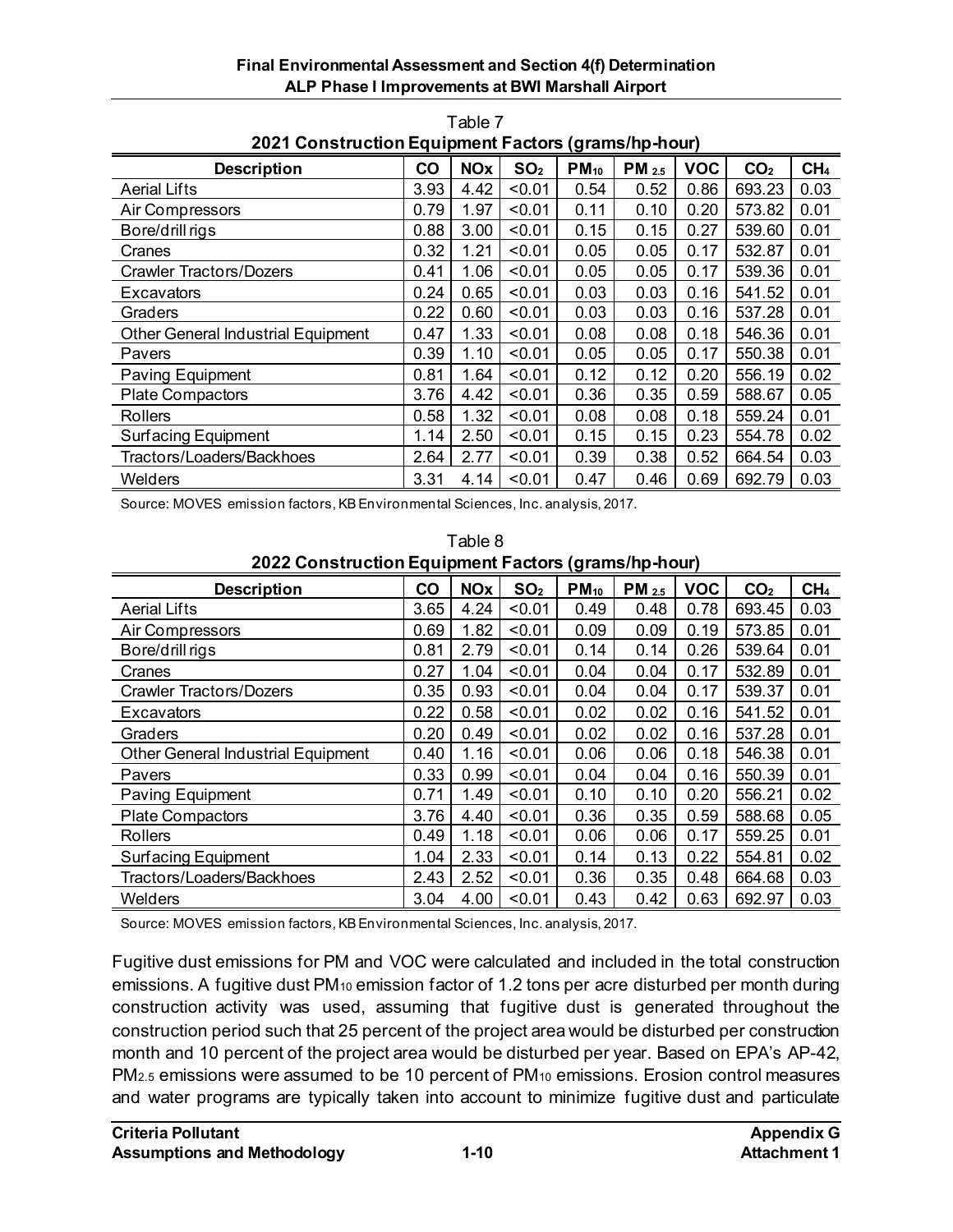emissions at construction sites. For this analysis, a dust control efficiency of 75 percent due to daily watering and other measures (limiting vehicle speed, stockpile control) was assumed.

Evaporative VOC emissions associated with the application of hot mix asphalt on areas requiring paving were estimated using raw materials quantities listed in the projected construction schedule, as well as an emission factor of 0.053 tons of VOC per acre of asphalt material laid, following methodology outlined by the National Association of Clean Air Agencies (NACAA, formerly STAPPA-ALAPCO).

# <span id="page-15-0"></span>**3.3 Estimated Construction Emissions**

The estimated year 2020 through year 2022 criteria and precursor emissions estimated to occur with implementation of the proposed improvements are presented in **Table 9**. As shown, emissions would vary by year and pollutant depending on the level and type of construction activity and the greatest annual emissions of  $CO$ ,  $NO<sub>x</sub>$ ,  $SO<sub>2</sub>$ , PM and VOC are estimated to occur in the year 2021.

| <b>Construction Emissions (tons/year)</b>                                                           |      |                 |                 |           |                   |     |  |
|-----------------------------------------------------------------------------------------------------|------|-----------------|-----------------|-----------|-------------------|-----|--|
| Year                                                                                                | CO.  | NO <sub>x</sub> | SO <sub>2</sub> | $PM_{10}$ | PM <sub>2.5</sub> | VOC |  |
| 2020                                                                                                | 38.6 | 11.1            | 0.06            | 53.3      | 5.8               | 5.2 |  |
| 2021*                                                                                               | 60.5 | 16.9            | 0.11            | 88.2      | 9.6               | 6.8 |  |
| 2022                                                                                                | 26.5 | 7.4             | 0.05            | 59.4      | 6.3               | 6.2 |  |
| Note: *See Attachment 3, Addendum to Emissions Analysis for revised 2021 construction<br>emissions. |      |                 |                 |           |                   |     |  |

<span id="page-15-1"></span>Table 9

Source: HNTB analysis, 2019.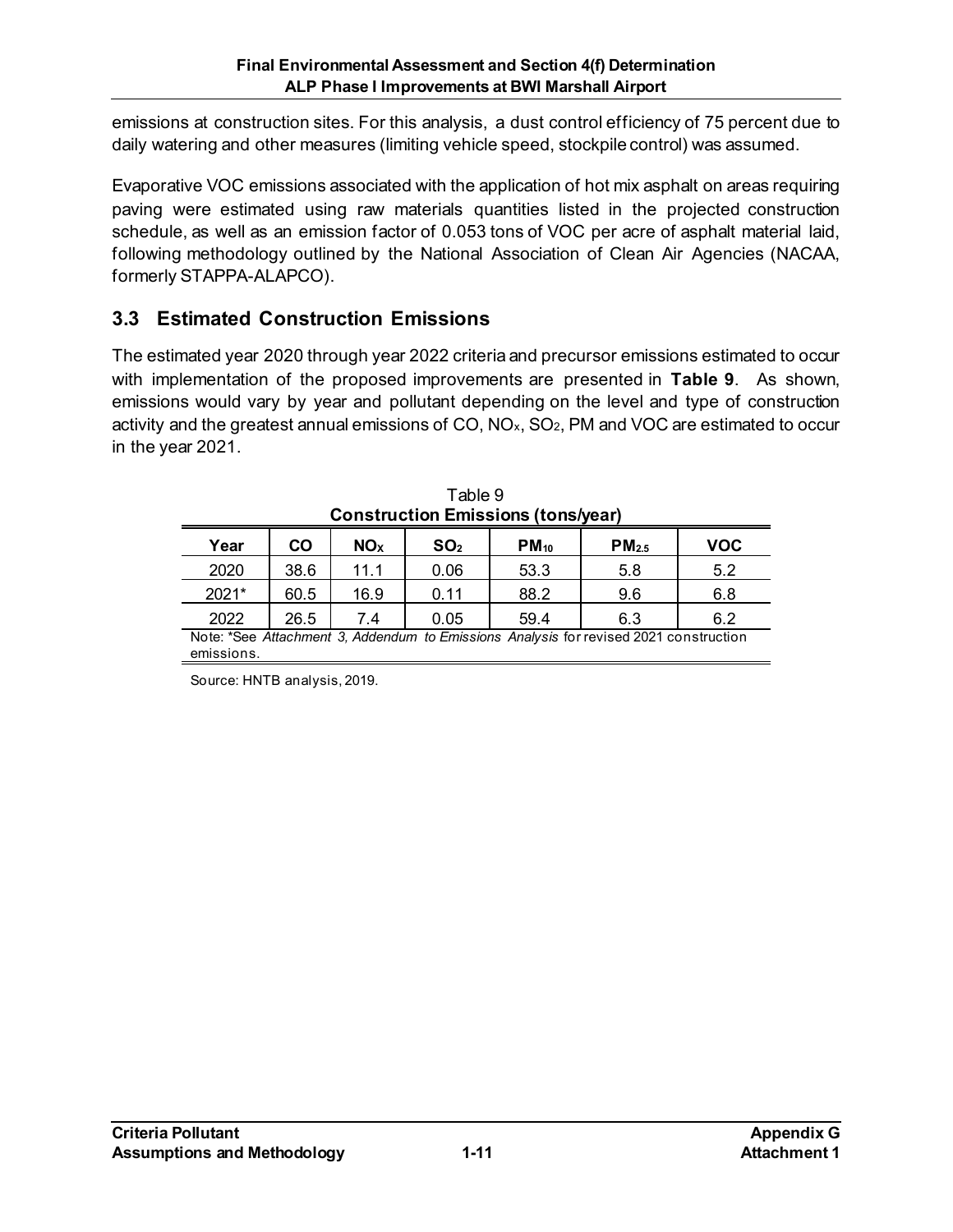# **Attachment 2:**

## **Greenhouse Gas (GHG) Emissions Inventory (EI)**

## **Assumptions and Methodology**

July 2019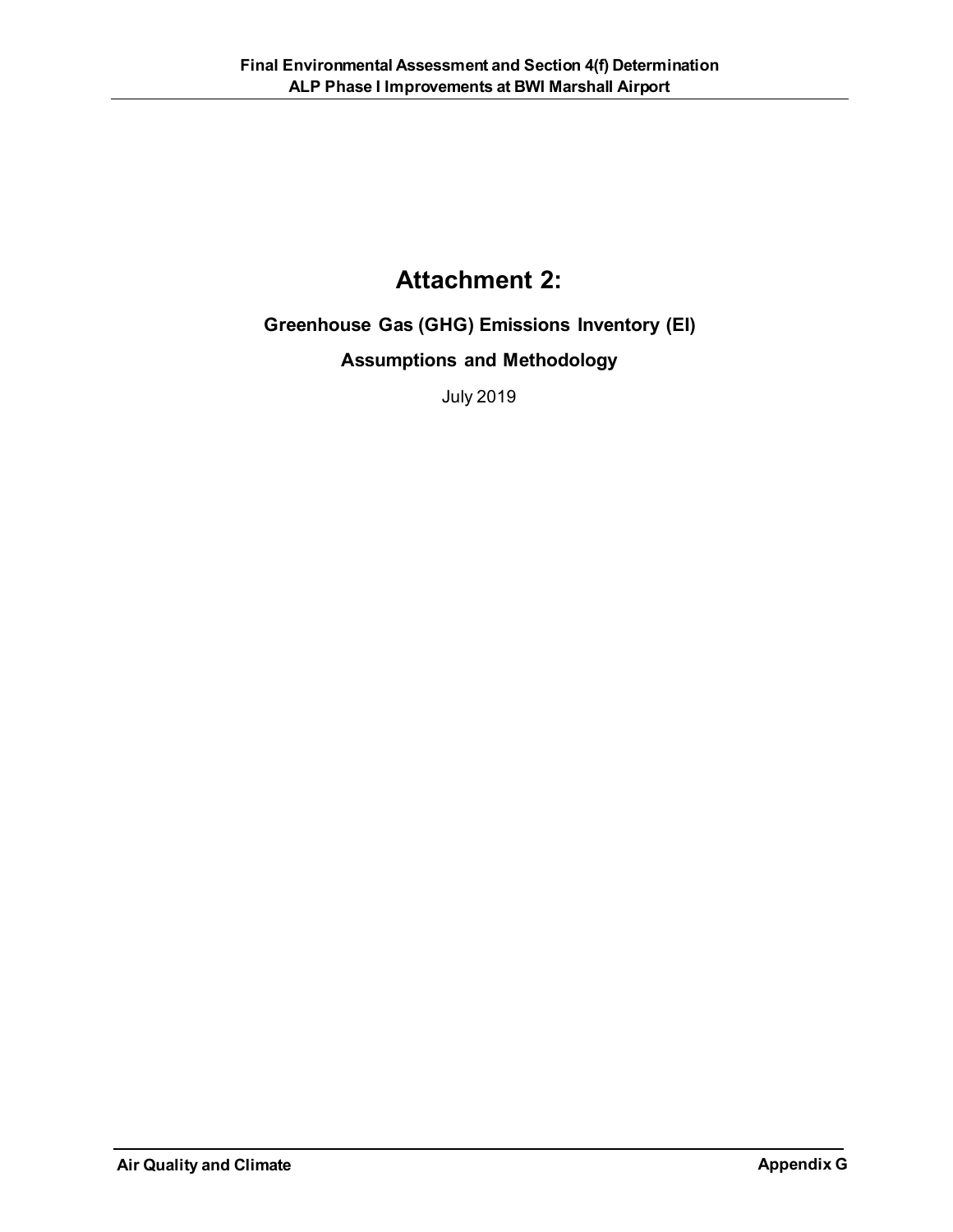### **TABLE OF CONTENTS Page**

| 1 |          | Introduction                                | 1 |
|---|----------|---------------------------------------------|---|
| 2 | Aircraft |                                             | 1 |
| 3 |          | Construction                                | 2 |
|   | 3.1      | <b>On-road Construction Vehicles</b>        | 3 |
|   | 3.2      | <b>Off-road Construction Equipment</b>      | 3 |
|   | 3.3      | <b>Estimated GHG Construction Emissions</b> | 4 |

### **LIST OF TABLES Page**

| Table 1 |  |
|---------|--|
| Table 1 |  |
| Table 3 |  |
| Table 4 |  |
| Table 5 |  |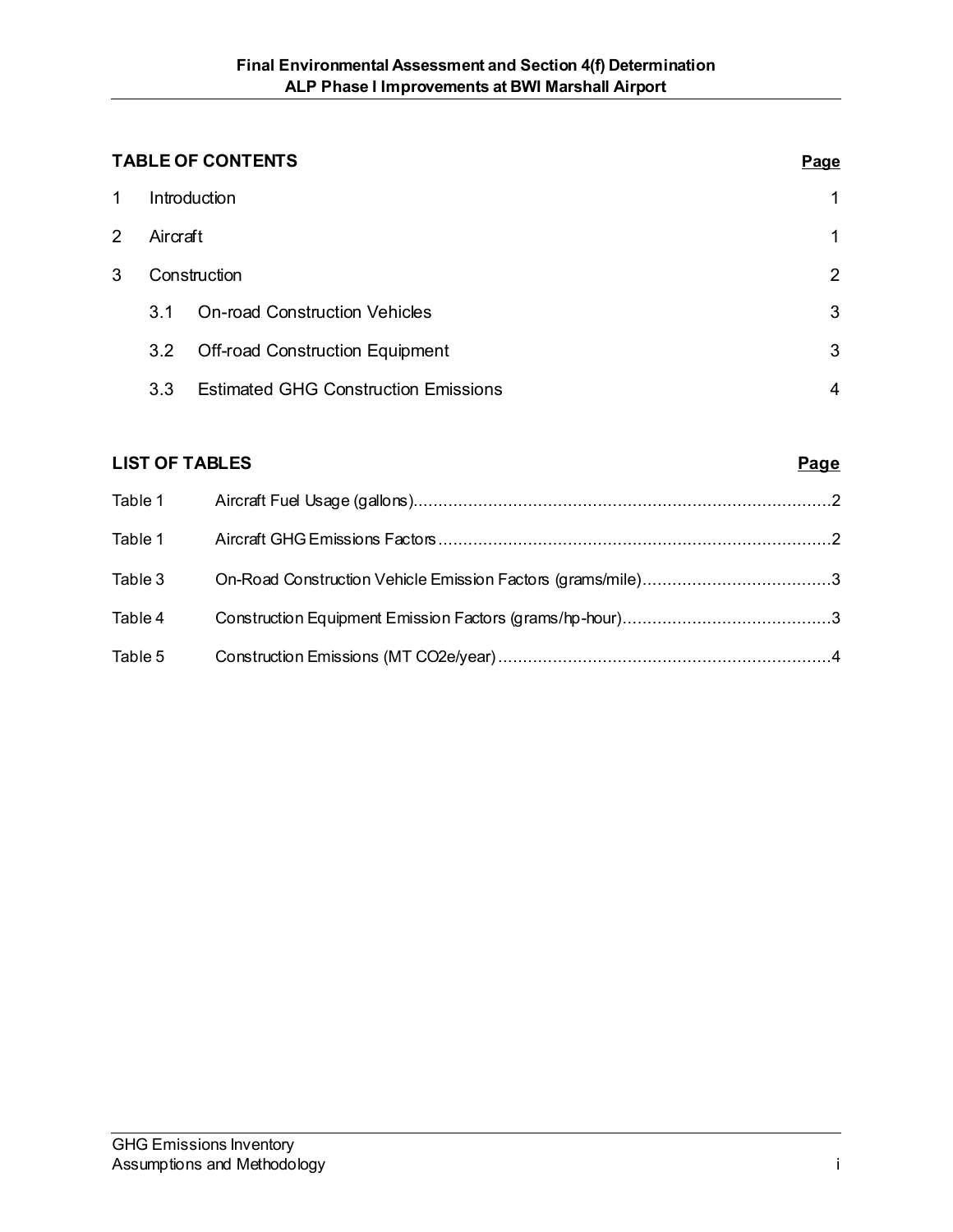# **Attachment 2 GHG Emissions Inventory Assumptions and Methodology**

# <span id="page-18-0"></span>**1 Introduction**

Attachment 2 presents the data, assumptions, approach, and methodology for preparing greenhouse gas (GHG) emissions inventories for Baltimore/Washington International Thurgood Marshall Airport (BWI Marshall). As was prepared for the criteria air pollutants/precursors inventories (Attachment 1 of Appendix G), the GHG inventories were estimated for the existing year (2018) and two future years (2022 and 2027) with and without the proposed improvements at the airport and the inventories were prepared only for the emission sources that would be affected by the improvements – aircraft and construction activity.

The GHG emissions inventory was conducted using the following three commonly used and widely accepted guidelines:

- Transportation Research Board (TRB), Airport Cooperative Research Program (ACRP) Report 11, *Guidebook on Preparing Airport Greenhouse Gas Emissions Inventories[1](#page-22-0)*;
- United States Environmental Protection Agency (USEPA) Climate Leaders Greenhouse Gas Inventory Protocol Core Module Guidance, Optional Emissions from Commuting, Business Travel and Product Transport<sup>2</sup>; and the
- Intergovernmental Panel on Climate Change (IPCC) Guidelines for National Greenhouse Gas Inventories.[3](#page-22-2)

The GHGs inventoried were carbon dioxide ( $CO<sub>2</sub>$ ), methane (CH<sub>4</sub>), and nitrous oxide (N<sub>2</sub>O). As is customary for GHG emissions inventories, the results are reported in units of metric tons (MT) of carbon dioxide equivalents (CO2e), by source, and on an annual basis. The GHG emission results were converted to CO<sub>2</sub>e values using the Global Warming Potential (GWP) values of 1 for CO<sub>2</sub>, 25 for CH4, and 265 for nitrous oxide (N2O), based on a 100-year period. GWP values are relative measures of how much heat a GHG traps in the atmosphere when compared to carbon dioxide (e.g., CH<sub>4</sub> is 25 times as potent a GHG than CO<sub>2</sub>). For this purpose, estimates of CH<sub>4</sub> and N<sub>2</sub>O emissions are multiplied by their respective GWP values (25 for CH4 and 265 for N2O) to determine the CO<sub>2</sub>e.

# <span id="page-18-1"></span>**2 Aircraft**

The level of GHG emissions from aircraft activity is directly attributable to the level of fuel consumption by the aircraft. For the purpose of preparing the BWI Marshall-related GHG inventories, estimates of fuel consumption for the year 2018 and both future years were obtained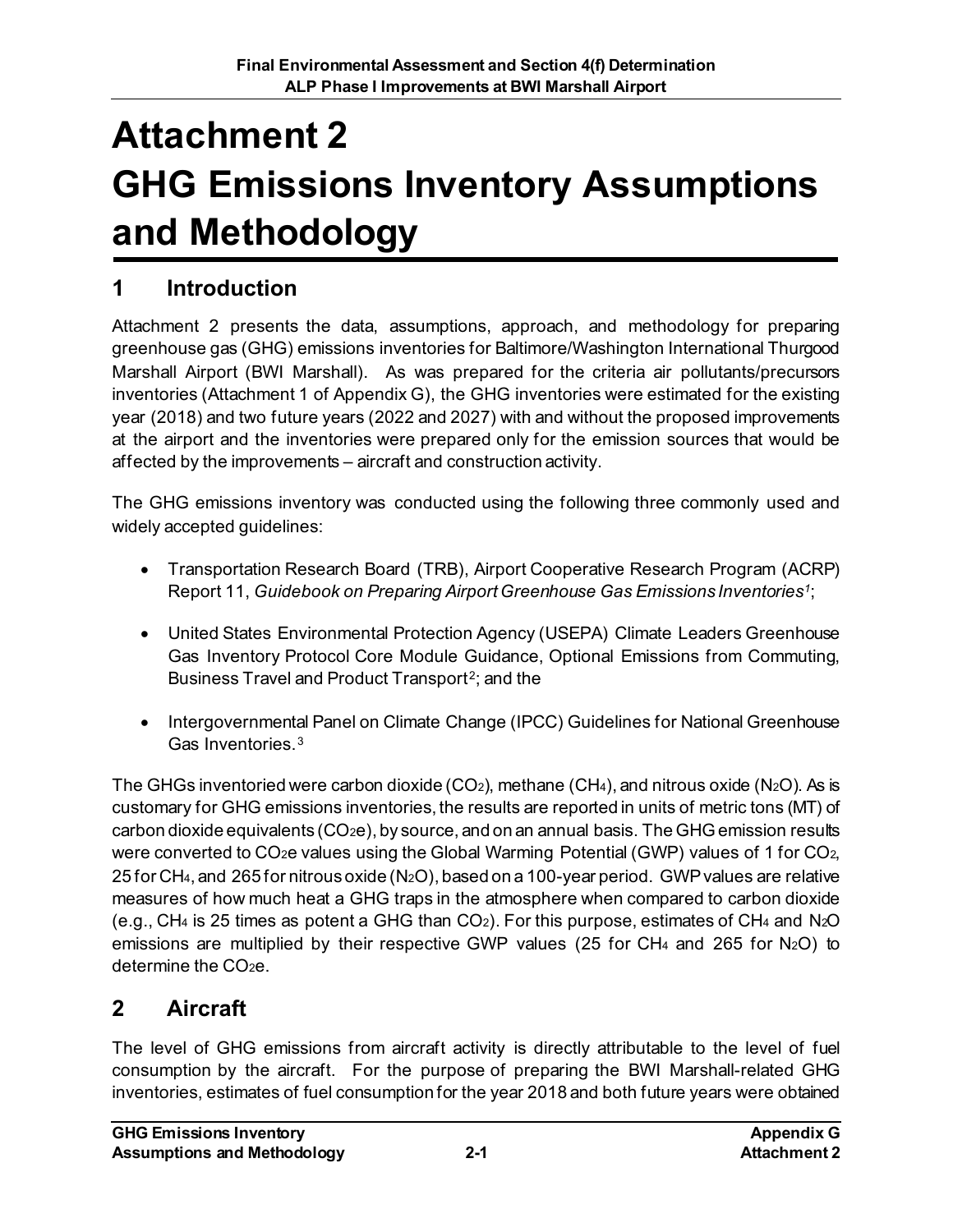from the Aviation Environmental Design Tool (AEDT 2d) output that was prepared for the air quality analysis presented in this EA. The aircraft operational levels, fleet, and aircraft times-inmode assumptions that resulted in the fuel estimates used in the GHG analysis are described in Appendix C of this EA.

For the purpose of calculating aircraft-related GHG emissions, the AEDT fuel usage was segregated by aircraft that are powered by Jet A fuel (i.e., aircraft with jet or turboprop engines) and those that are powered by AvGas (piston aircraft). These fuel use estimates are provided in **Table 1**.

| Aircraft Fuel Usage (gallons) |                 |              |              |  |  |  |  |
|-------------------------------|-----------------|--------------|--------------|--|--|--|--|
| Year                          | <b>Scenario</b> | <b>Jet A</b> | <b>AvGas</b> |  |  |  |  |
| 2018                          | Existing        | 24,514,708   | 7,676        |  |  |  |  |
| 2022                          | No-Action       | 28,865,781   | 6,613        |  |  |  |  |
|                               | Action          | 28,884,665   | 6,615        |  |  |  |  |
| 2027                          | No Action       | 32,525,287   | 5,700        |  |  |  |  |
|                               | Action          | 32,545,035   | 5,702        |  |  |  |  |

<span id="page-19-1"></span>

| Table 1                              |  |
|--------------------------------------|--|
| <b>Aircraft Fuel Usage (gallons)</b> |  |

Source: KB Environmental Sciences, Inc and HNTB analyses, 2019.

The aircraft-related GHG inventories were prepared using Method 2 of the ACRP Report 11 Guidebook in which aircraft are categorized as Category 2 (Scope 3) emissions under airline/tenant owned/controlled. The emissions were calculated using emission factors from the USEPA's GHG Emissions Factors Hub (November 2015 v2). **Table 2** presents the GHG emission factors that were used to prepare the emission estimates.

<span id="page-19-2"></span>

| abie |  |
|------|--|
|------|--|

| Aircraft Grig Emissions Factors |                 |                  |                   |              |  |  |  |
|---------------------------------|-----------------|------------------|-------------------|--------------|--|--|--|
| <b>Fuel</b>                     | CO <sub>2</sub> | N <sub>2</sub> O | CH <sub>4</sub>   | <b>Units</b> |  |  |  |
| Jet A                           | 21.50           | 0.00066          | 0.00 <sup>1</sup> | lb/gallon    |  |  |  |
| AvGas                           | 18.32           | 0.00024          | 0.01556           | lb/gallon    |  |  |  |

**Aircraft GHG Emissions Factors**

Source: USEPA, Center for Corporate Climate Leadership GHG Emission Factors Hub, November 2015, v2. 1 Assumes CH4 emissions are negligible.

# <span id="page-19-0"></span>**3 Construction**

GHG emissions were estimated for construction activities categorized as off-road (e.g., graders, excavators, forklifts, paving equipment) and for the on-road vehicles associated with construction (e.g., laborer/worker) trips commuting to and from the worksite and haul trucks.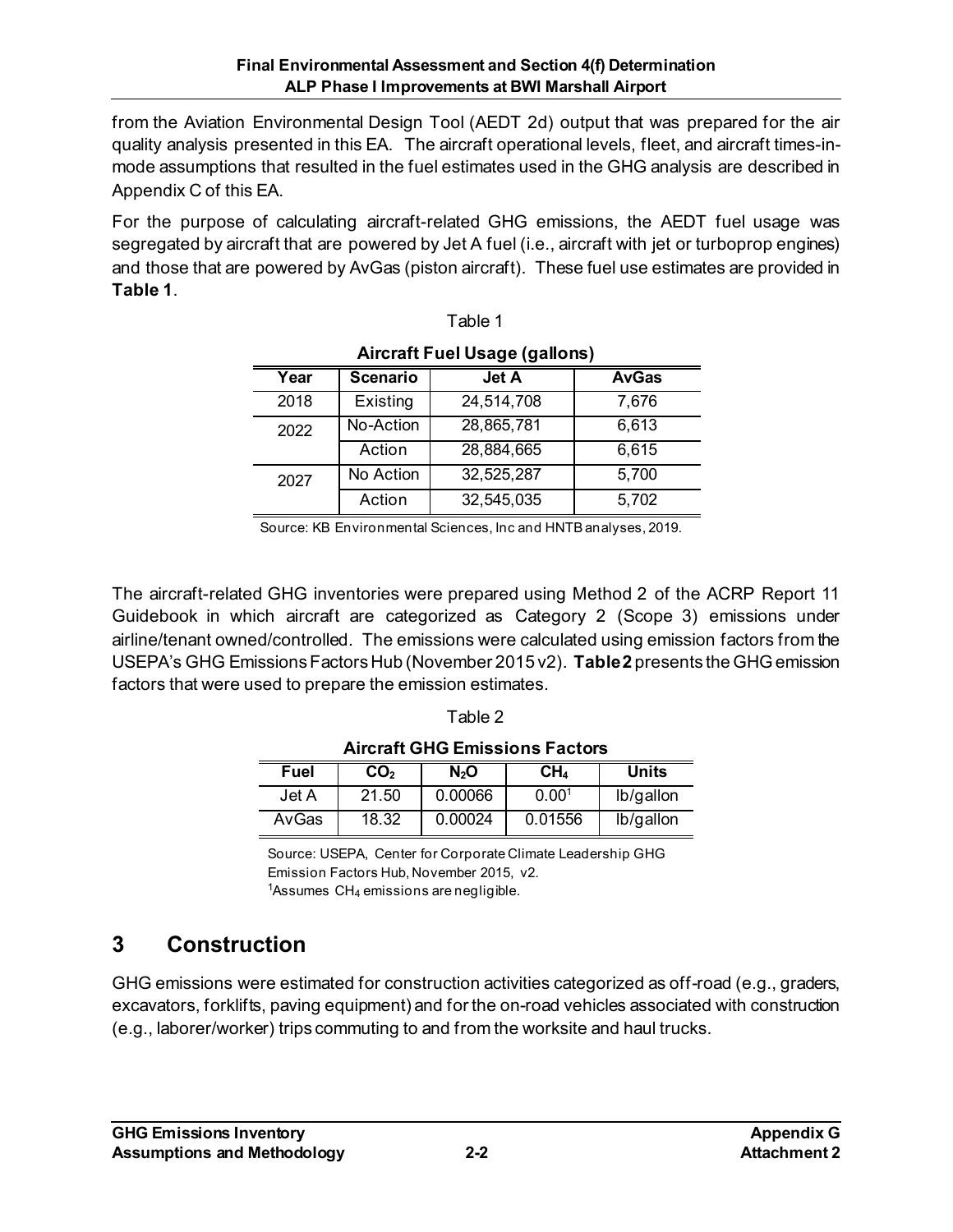# <span id="page-20-0"></span>**3.1 On-road Construction Vehicles**

**Table 3** provides the GHG emission factors for on-road vehicles for each year during which construction activities would be scheduled. These emissions factors (grams/mile) were multiplied by the vehicle-miles-traveled (VMT) presented in Table 3 of Appendix G, Attachment 1 to derive the estimated GHG emissions and the CO<sub>2</sub>e for this component of the proposed improvements.

| On-Road Construction vehicle Emission Factors (grams/mile) |                                        |                  |      |      |      |  |  |  |
|------------------------------------------------------------|----------------------------------------|------------------|------|------|------|--|--|--|
| <b>Vehicles</b>                                            | <b>MOVES On-road</b>                   | <b>Pollutant</b> | 2020 | 2021 | 2022 |  |  |  |
|                                                            |                                        | CO <sub>2</sub>  | 460  | 451  | 434  |  |  |  |
| Laborers &<br>Pickup Trucks                                | Passenger Truck                        | CH <sub>4</sub>  | 0.03 | 0.03 | 0.03 |  |  |  |
|                                                            |                                        | N <sub>2</sub> O | 0.01 | 0.01 | 0.01 |  |  |  |
| <b>Material Delivery</b><br>& Dirt Haul                    |                                        | CO <sub>2</sub>  | 1104 | 1104 | 1089 |  |  |  |
|                                                            | Short-Haul Single<br><b>Unit Truck</b> | CH <sub>4</sub>  | 0.1  | 0.1  | 0.1  |  |  |  |
| <b>Trucks</b>                                              |                                        | N <sub>2</sub> O | 0.01 | 0.01 | 0.01 |  |  |  |

<span id="page-20-2"></span>

| Table 3                                                    |  |
|------------------------------------------------------------|--|
| On-Road Construction Vehicle Emission Factors (grams/mile) |  |

Source: MOVES emission factors, KB Environmental Sciences, Inc. analysis, 2017.

# <span id="page-20-1"></span>**3.2 Off-road Construction Equipment**

**Table 4** provides the GHG emission factors for off-road equipment for all construction years. The emission factors (grams per horsepower) for each equipment type were applied to the anticipated equipment work output (horsepower-hour) of expected equipment use.

| Construction Equipment Emission Factors (grams/np-nour) |                 |                 |                 |                 |                 |                 |  |  |
|---------------------------------------------------------|-----------------|-----------------|-----------------|-----------------|-----------------|-----------------|--|--|
|                                                         | 2020            |                 |                 | 2021            | 2022            |                 |  |  |
| <b>Description</b>                                      | CO <sub>2</sub> | CH <sub>4</sub> | CO <sub>2</sub> | CH <sub>4</sub> | CO <sub>2</sub> | CH <sub>4</sub> |  |  |
| <b>Aerial Lifts</b>                                     | 693             | 0.03            | 693             | 0.03            | 693             | 0.03            |  |  |
| Air Compressors                                         | 574             | 0.02            | 574             | 0.01            | 574             | 0.01            |  |  |
| Bore/drill rigs                                         | 540             | 0.01            | 540             | 0.01            | 540             | 0.01            |  |  |
| Cranes                                                  | 533             | 0.01            | 533             | 0.01            | 533             | 0.01            |  |  |
| <b>Crawler Tractors/Dozers</b>                          | 539             | 0.01            | 539             | 0.01            | 539             | 0.01            |  |  |
| Excavators                                              | 542             | 0.01            | 542             | 0.01            | 542             | 0.01            |  |  |
| Graders                                                 | 537             | 0.01            | 537             | 0.01            | 537             | 0.01            |  |  |
| Other General Industrial Equip.                         | 546             | 0.01            | 546             | 0.01            | 546             | 0.01            |  |  |
| Pavers                                                  | 550             | 0.01            | 550             | 0.01            | 550             | 0.01            |  |  |
| Paving Equipment                                        | 556             | 0.02            | 556             | 0.02            | 556             | 0.02            |  |  |
| <b>Plate Compactors</b>                                 | 589             | 0.05            | 589             | 0.05            | 589             | 0.05            |  |  |
| Rollers                                                 | 559             | 0.02            | 559             | 0.01            | 559             | 0.01            |  |  |
| <b>Surfacing Equipment</b>                              | 555             | 0.02            | 555             | 0.02            | 555             | 0.02            |  |  |
| Tractors/Loaders/Backhoes                               | 664             | 0.03            | 665             | 0.03            | 665             | 0.03            |  |  |
| Welders                                                 | 693             | 0.03            | 693             | 0.03            | 693             | 0.03            |  |  |

<span id="page-20-3"></span>Table 4 **Construction Equipment Emission Factors (grams/hp-hour)**

Source: MOVES emission factors, KB Environmental Sciences, Inc. analysis, 2017.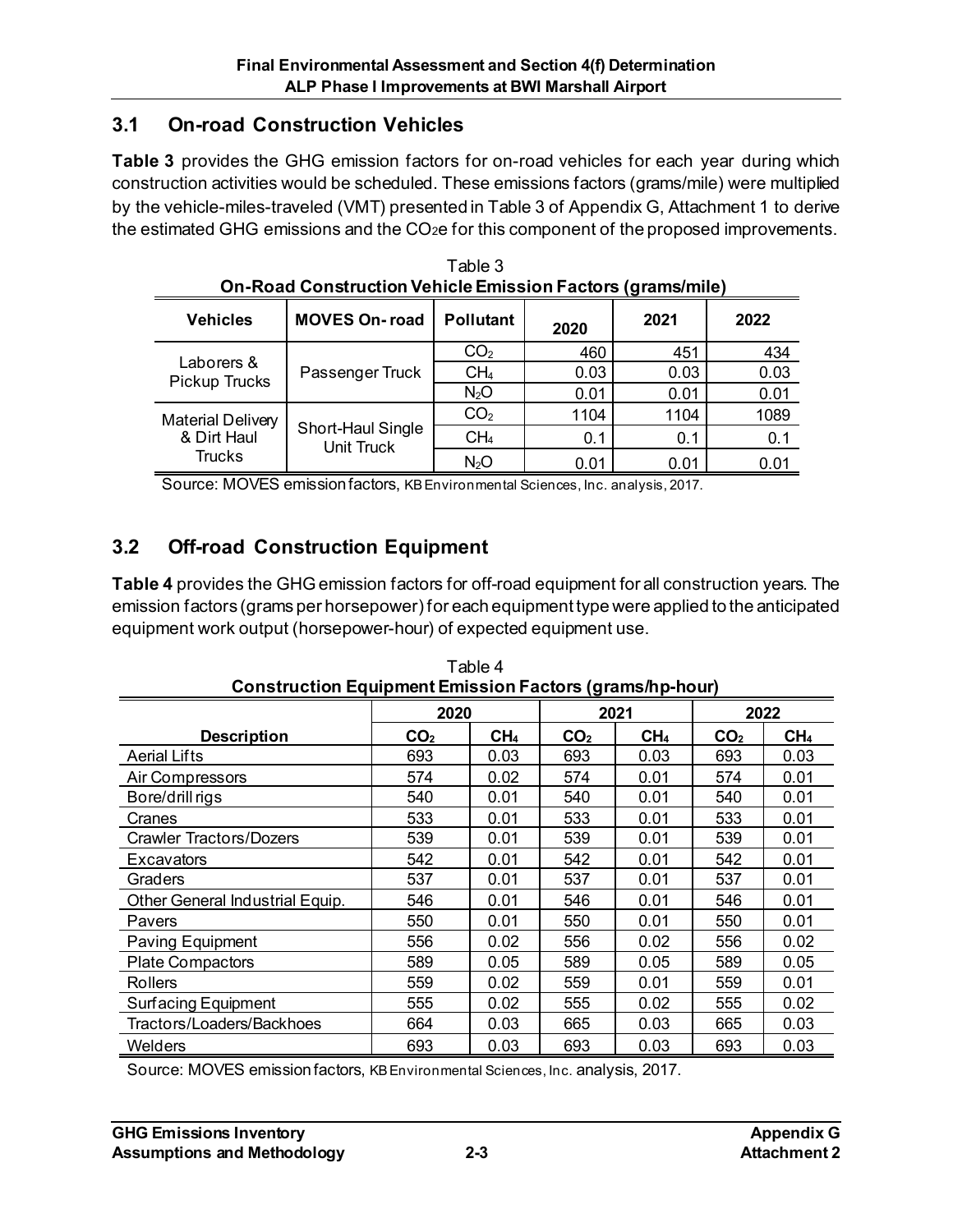# <span id="page-21-0"></span>**3.3 Estimated GHG Construction Emissions**

With the implementation of the proposed improvements, the estimated GHG emissions estimated to occur during year 2020 through year 2022 are presented in **Table 5**. As shown, emissions vary by year and pollutant depending on the level and type of construction activity. The greatest annual emissions of CO2, CH4, and N2O are estimated to occur in the year 2021.

| <b>Construction Emissions (MT CO<sub>2</sub>e/year)</b>                  |          |      |      |          |  |  |  |  |  |
|--------------------------------------------------------------------------|----------|------|------|----------|--|--|--|--|--|
| <b>Total</b><br>CH <sub>4</sub><br>$N_2$ O<br>Year<br>CO <sub>2</sub>    |          |      |      |          |  |  |  |  |  |
| 2020                                                                     | 6,486.8  | 9.6  | 15.9 | 6,512.2  |  |  |  |  |  |
| $2021*$                                                                  | 10,983.4 | 15.9 | 26.5 | 11,025.8 |  |  |  |  |  |
| 2022                                                                     | 5,116.8  | 7.2  | 12.3 | 5,136.3  |  |  |  |  |  |
| Note: *Cas, Attachment 2, Addendum to Emissions, Anglusia formulaed 2024 |          |      |      |          |  |  |  |  |  |

<span id="page-21-1"></span>

| Table 5                                                 |  |
|---------------------------------------------------------|--|
| <b>Construction Emissions (MT CO<sub>2</sub>e/year)</b> |  |

Note: \*See *Attachment 3, Addendum to Emissions Analysis* for revised 2021 GHG construction emissions.

Source: HNTB analysis, 2019.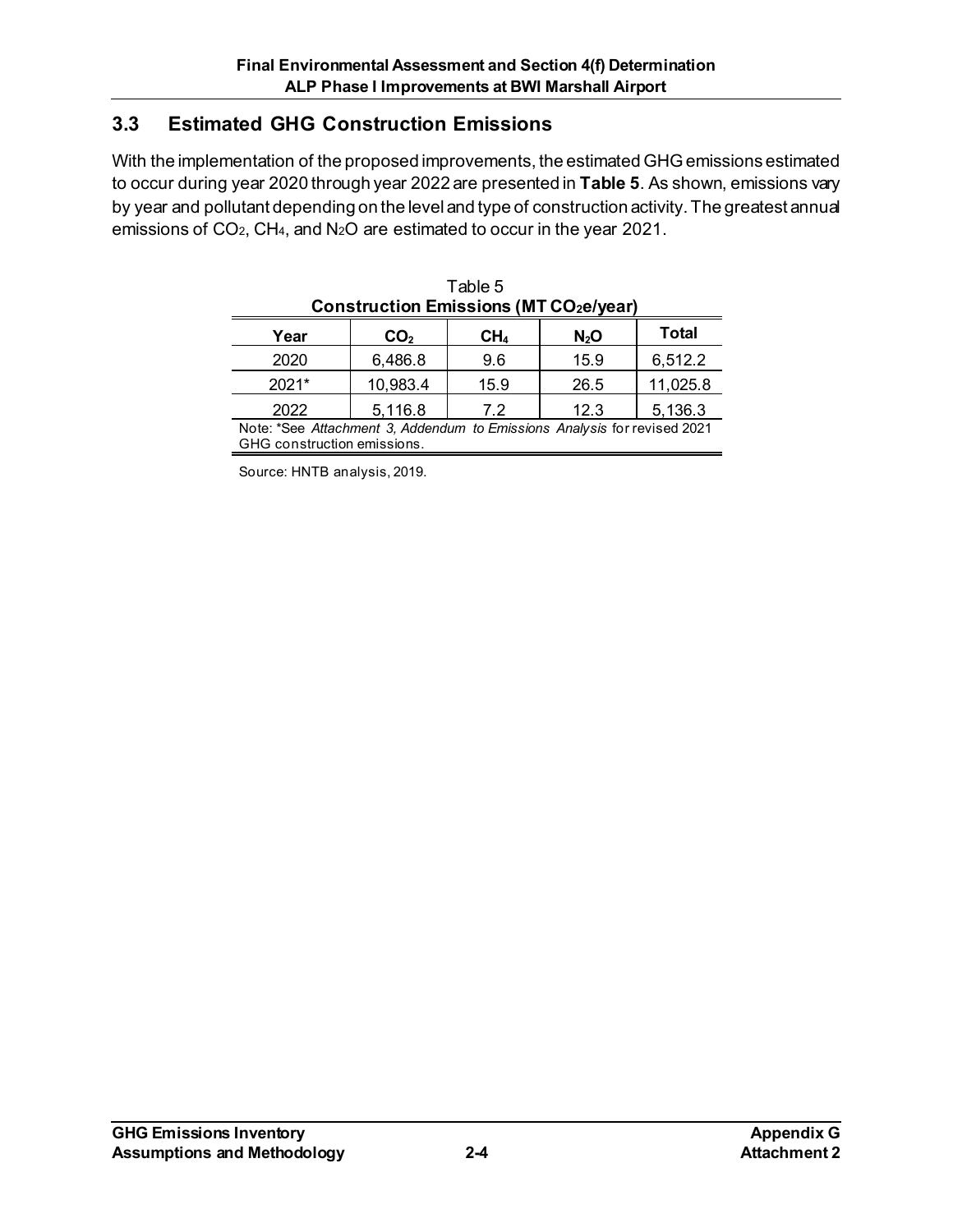### **Endnotes**

<span id="page-22-0"></span><sup>1</sup> Transportation Research Board, *ACRP Report 11, Guidebook on Preparing Airport Greenhouse Gas Emissions Inventories*, 2009[, http://onlinepubs.trb.org/onlinepubs/acrp/acrp\\_rpt\\_011.pdf.](http://onlinepubs.trb.org/onlinepubs/acrp/acrp_rpt_011.pdf)

<span id="page-22-1"></span><sup>2</sup> United States Environmental Protection Agency, Climate Leaders Greenhouse Gas Inventory Protocol Core Module Guidance, Optional Emissions from Commuting, Business Travel and Product Transport, May 2008,

[https://nepis.epa.gov/Exe/ZyNET.exe/P1001177.TXT?ZyActionD=ZyDocument&Client=EPA&Index=2006](https://nepis.epa.gov/Exe/ZyNET.exe/P1001177.TXT?ZyActionD=ZyDocument&Client=EPA&Index=2006+Thru+2010&Docs=&Query=&Time=&EndTime=&SearchMethod=1&TocRestrict=n&Toc=&TocEntry=&QField=&QFieldYear=&QFieldMonth=&QFieldDay=&IntQFieldOp=0&ExtQFieldOp=0&XmlQuery=&File=D%3A%5Czyfiles%5CIndex%20Data%5C06thru10%5CTxt%5C00000003%5CP1001177.txt&User=ANONYMOUS&Password=anonymous&SortMethod=h%7C-&MaximumDocuments=1&FuzzyDegree=0&ImageQuality=r75g8/r75g8/x150y150g16/i425&Display=hpfr&DefSeekPage=x&SearchBack=ZyActionL&Back=ZyActionS&BackDesc=Results%20page&MaximumPages=1&ZyEntry=1&SeekPage=x&ZyPURL) [+Thru+2010&Docs=&Query=&Time=&EndTime=&SearchMethod=1&TocRestrict=n&Toc=&TocEntry=&Q](https://nepis.epa.gov/Exe/ZyNET.exe/P1001177.TXT?ZyActionD=ZyDocument&Client=EPA&Index=2006+Thru+2010&Docs=&Query=&Time=&EndTime=&SearchMethod=1&TocRestrict=n&Toc=&TocEntry=&QField=&QFieldYear=&QFieldMonth=&QFieldDay=&IntQFieldOp=0&ExtQFieldOp=0&XmlQuery=&File=D%3A%5Czyfiles%5CIndex%20Data%5C06thru10%5CTxt%5C00000003%5CP1001177.txt&User=ANONYMOUS&Password=anonymous&SortMethod=h%7C-&MaximumDocuments=1&FuzzyDegree=0&ImageQuality=r75g8/r75g8/x150y150g16/i425&Display=hpfr&DefSeekPage=x&SearchBack=ZyActionL&Back=ZyActionS&BackDesc=Results%20page&MaximumPages=1&ZyEntry=1&SeekPage=x&ZyPURL) [Field=&QFieldYear=&QFieldMonth=&QFieldDay=&IntQFieldOp=0&ExtQFieldOp=0&XmlQuery=&File=D](https://nepis.epa.gov/Exe/ZyNET.exe/P1001177.TXT?ZyActionD=ZyDocument&Client=EPA&Index=2006+Thru+2010&Docs=&Query=&Time=&EndTime=&SearchMethod=1&TocRestrict=n&Toc=&TocEntry=&QField=&QFieldYear=&QFieldMonth=&QFieldDay=&IntQFieldOp=0&ExtQFieldOp=0&XmlQuery=&File=D%3A%5Czyfiles%5CIndex%20Data%5C06thru10%5CTxt%5C00000003%5CP1001177.txt&User=ANONYMOUS&Password=anonymous&SortMethod=h%7C-&MaximumDocuments=1&FuzzyDegree=0&ImageQuality=r75g8/r75g8/x150y150g16/i425&Display=hpfr&DefSeekPage=x&SearchBack=ZyActionL&Back=ZyActionS&BackDesc=Results%20page&MaximumPages=1&ZyEntry=1&SeekPage=x&ZyPURL) [%3A%5Czyfiles%5CIndex%20Data%5C06thru10%5CTxt%5C00000003%5CP1001177.txt&User=ANON](https://nepis.epa.gov/Exe/ZyNET.exe/P1001177.TXT?ZyActionD=ZyDocument&Client=EPA&Index=2006+Thru+2010&Docs=&Query=&Time=&EndTime=&SearchMethod=1&TocRestrict=n&Toc=&TocEntry=&QField=&QFieldYear=&QFieldMonth=&QFieldDay=&IntQFieldOp=0&ExtQFieldOp=0&XmlQuery=&File=D%3A%5Czyfiles%5CIndex%20Data%5C06thru10%5CTxt%5C00000003%5CP1001177.txt&User=ANONYMOUS&Password=anonymous&SortMethod=h%7C-&MaximumDocuments=1&FuzzyDegree=0&ImageQuality=r75g8/r75g8/x150y150g16/i425&Display=hpfr&DefSeekPage=x&SearchBack=ZyActionL&Back=ZyActionS&BackDesc=Results%20page&MaximumPages=1&ZyEntry=1&SeekPage=x&ZyPURL) [YMOUS&Password=anonymous&SortMethod=h%7C-](https://nepis.epa.gov/Exe/ZyNET.exe/P1001177.TXT?ZyActionD=ZyDocument&Client=EPA&Index=2006+Thru+2010&Docs=&Query=&Time=&EndTime=&SearchMethod=1&TocRestrict=n&Toc=&TocEntry=&QField=&QFieldYear=&QFieldMonth=&QFieldDay=&IntQFieldOp=0&ExtQFieldOp=0&XmlQuery=&File=D%3A%5Czyfiles%5CIndex%20Data%5C06thru10%5CTxt%5C00000003%5CP1001177.txt&User=ANONYMOUS&Password=anonymous&SortMethod=h%7C-&MaximumDocuments=1&FuzzyDegree=0&ImageQuality=r75g8/r75g8/x150y150g16/i425&Display=hpfr&DefSeekPage=x&SearchBack=ZyActionL&Back=ZyActionS&BackDesc=Results%20page&MaximumPages=1&ZyEntry=1&SeekPage=x&ZyPURL)

[&MaximumDocuments=1&FuzzyDegree=0&ImageQuality=r75g8/r75g8/x150y150g16/i425&Display=hpfr](https://nepis.epa.gov/Exe/ZyNET.exe/P1001177.TXT?ZyActionD=ZyDocument&Client=EPA&Index=2006+Thru+2010&Docs=&Query=&Time=&EndTime=&SearchMethod=1&TocRestrict=n&Toc=&TocEntry=&QField=&QFieldYear=&QFieldMonth=&QFieldDay=&IntQFieldOp=0&ExtQFieldOp=0&XmlQuery=&File=D%3A%5Czyfiles%5CIndex%20Data%5C06thru10%5CTxt%5C00000003%5CP1001177.txt&User=ANONYMOUS&Password=anonymous&SortMethod=h%7C-&MaximumDocuments=1&FuzzyDegree=0&ImageQuality=r75g8/r75g8/x150y150g16/i425&Display=hpfr&DefSeekPage=x&SearchBack=ZyActionL&Back=ZyActionS&BackDesc=Results%20page&MaximumPages=1&ZyEntry=1&SeekPage=x&ZyPURL) [&DefSeekPage=x&SearchBack=ZyActionL&Back=ZyActionS&BackDesc=Results%20page&MaximumPa](https://nepis.epa.gov/Exe/ZyNET.exe/P1001177.TXT?ZyActionD=ZyDocument&Client=EPA&Index=2006+Thru+2010&Docs=&Query=&Time=&EndTime=&SearchMethod=1&TocRestrict=n&Toc=&TocEntry=&QField=&QFieldYear=&QFieldMonth=&QFieldDay=&IntQFieldOp=0&ExtQFieldOp=0&XmlQuery=&File=D%3A%5Czyfiles%5CIndex%20Data%5C06thru10%5CTxt%5C00000003%5CP1001177.txt&User=ANONYMOUS&Password=anonymous&SortMethod=h%7C-&MaximumDocuments=1&FuzzyDegree=0&ImageQuality=r75g8/r75g8/x150y150g16/i425&Display=hpfr&DefSeekPage=x&SearchBack=ZyActionL&Back=ZyActionS&BackDesc=Results%20page&MaximumPages=1&ZyEntry=1&SeekPage=x&ZyPURL) [ges=1&ZyEntry=1&SeekPage=x&ZyPURL](https://nepis.epa.gov/Exe/ZyNET.exe/P1001177.TXT?ZyActionD=ZyDocument&Client=EPA&Index=2006+Thru+2010&Docs=&Query=&Time=&EndTime=&SearchMethod=1&TocRestrict=n&Toc=&TocEntry=&QField=&QFieldYear=&QFieldMonth=&QFieldDay=&IntQFieldOp=0&ExtQFieldOp=0&XmlQuery=&File=D%3A%5Czyfiles%5CIndex%20Data%5C06thru10%5CTxt%5C00000003%5CP1001177.txt&User=ANONYMOUS&Password=anonymous&SortMethod=h%7C-&MaximumDocuments=1&FuzzyDegree=0&ImageQuality=r75g8/r75g8/x150y150g16/i425&Display=hpfr&DefSeekPage=x&SearchBack=ZyActionL&Back=ZyActionS&BackDesc=Results%20page&MaximumPages=1&ZyEntry=1&SeekPage=x&ZyPURL).

<span id="page-22-2"></span><sup>3</sup> IPCC Guidelines for National Greenhouse Gas Inventories, Volume 2, 2006[, http://www.ipcc](http://www.ipcc-nggip.iges.or.jp/public/2006gl/vol2.html)[nggip.iges.or.jp/public/2006gl/vol2.html.](http://www.ipcc-nggip.iges.or.jp/public/2006gl/vol2.html)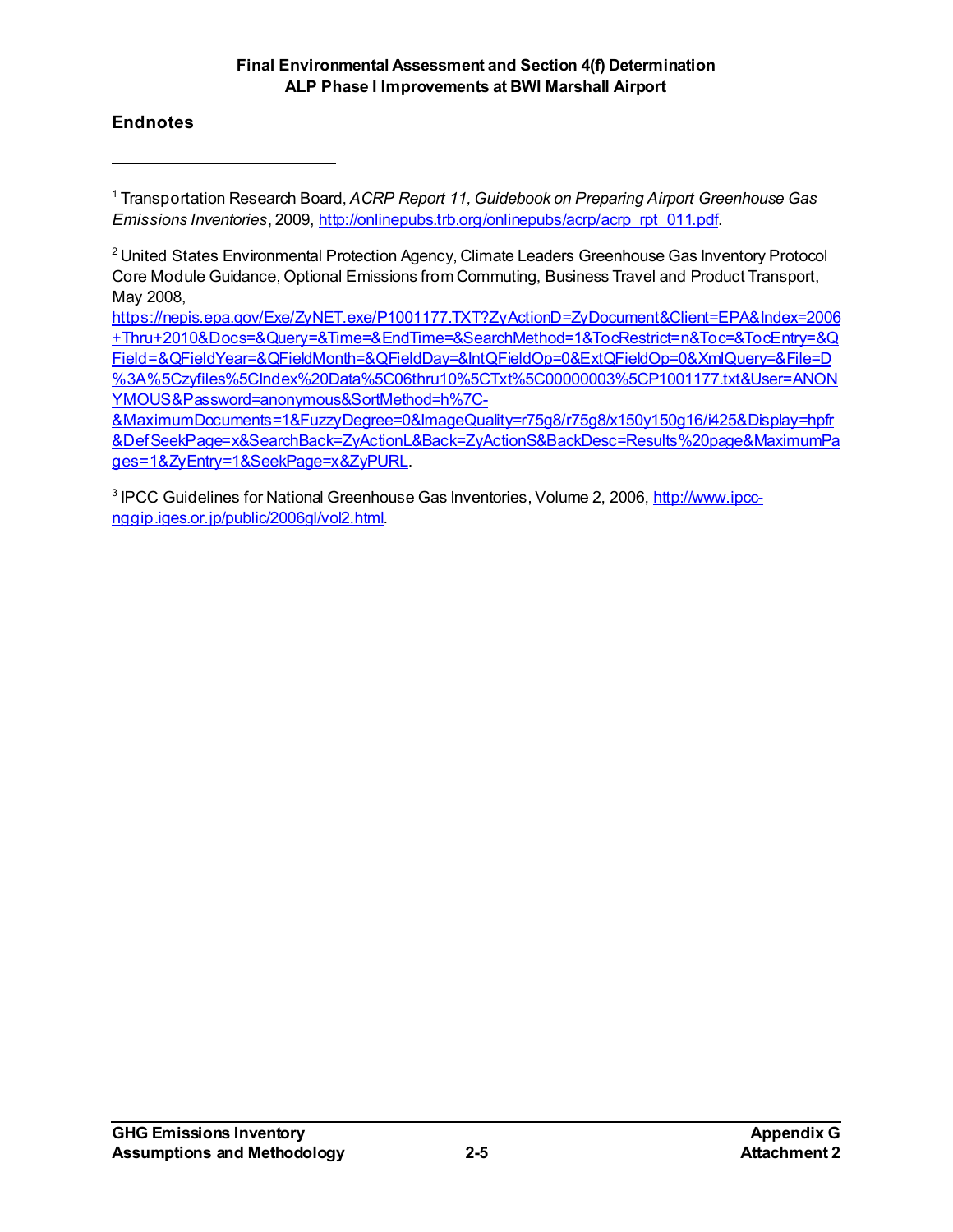# **Attachment 3:**

## **Addendum to Emissions Analysis**

July 2019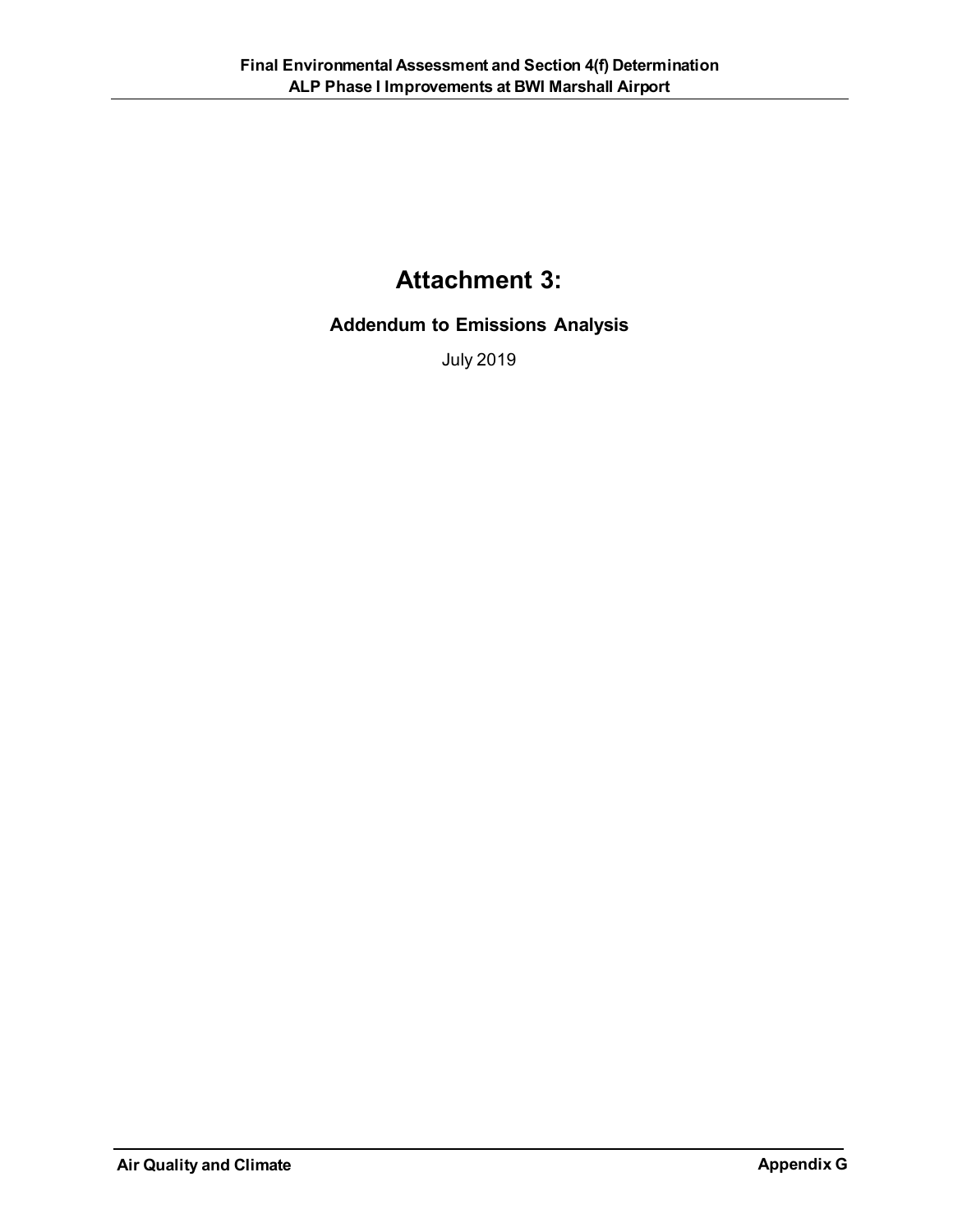### **TABLE OF CONTENTS Page**

| Paɑe |
|------|
|      |
|      |

| Table 1 |                                                                     |  |
|---------|---------------------------------------------------------------------|--|
| Table 2 | Alternative 4 Increase in On-Road Vehicle Emissions (tons/year)3    |  |
| Table 3 | Alternative 4 Increase in Off-Road Equipment Emissions (tons/year)3 |  |
| Table 4 |                                                                     |  |
| Table 5 |                                                                     |  |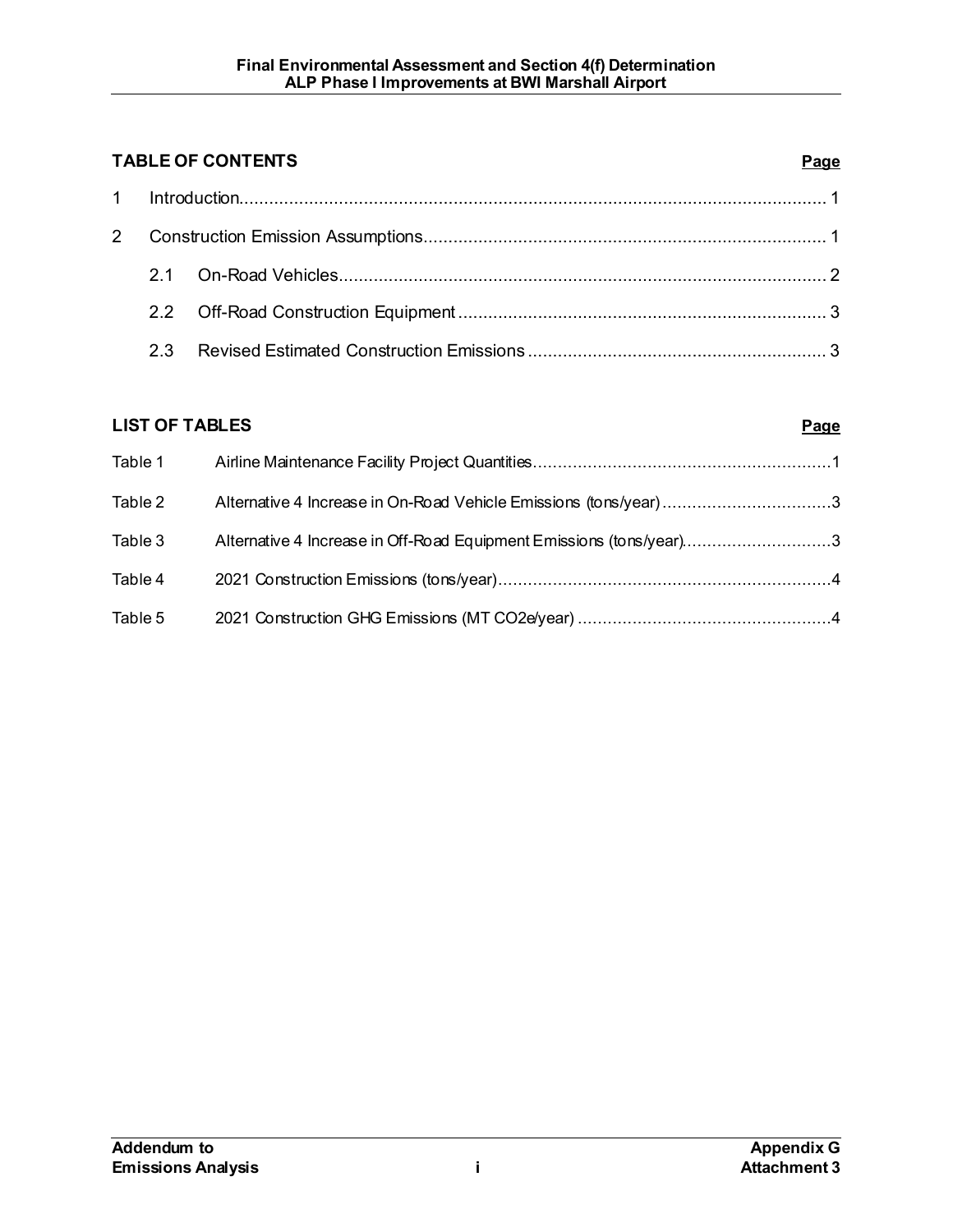# **Attachment 3 Addendum to Emissions Analysis**

# <span id="page-25-0"></span>**1 Introduction**

Following the completion of the overall project construction schedule for use in the air quality and climate emissions analysis, preliminary design for the Airline Maintenance Facility was advanced and a new alternative (Alternative 4) was developed for inclusion in the EA. The overall project construction schedule utilized for the emissions analysis was completed in March 2017 using Airline Maintenance Facility Alternative 1.[1](#page-25-3) Alternative 4 is now carried forward as the Sponsor's Preferred Alternative. The project quantities for Alternative 4 were compared to the project quantities for Alternative 1 utilized in the development of the construction schedule and emissions calculations. Alternative 4 has a smaller overall footprint than Alternative 1, including a reduction in clearing and grubbing, and a reduction in net impervious areas. However, Alternative 4 includes a larger volume of cut at the project site. **Table 1** summarizes the project quantities for the two alternatives.

| All line maillienance Facility Froject Quantities |                            |              |               |  |  |  |  |  |
|---------------------------------------------------|----------------------------|--------------|---------------|--|--|--|--|--|
| <b>Project Component</b>                          | <b>Alternative 4 (New)</b> | Change       |               |  |  |  |  |  |
| Cut                                               | 1,092,900 CY               | 1,473,700 CY | +380,800 CY   |  |  |  |  |  |
| Clearing and Grubbing                             | 51.3 acres                 | 116 acres    | $+64.7$ acres |  |  |  |  |  |
| Impervious Removal                                | 3,600 SY                   | 2,650 SY     | $-950$ SY     |  |  |  |  |  |
| New Impervious                                    | 131,200 SY                 | 119,750 SY   | $-11,450$ SY  |  |  |  |  |  |

<span id="page-25-2"></span>Table 1 **Airline Maintenance Facility Project Quantities**

Source: ADCI Preliminary Engineering Project Quantities (see *Appendix D*), 2017, and JMT Preliminary Engineering Project Quantities, 2018.

# <span id="page-25-1"></span>**2 Construction Emission Assumptions**

The Airline Maintenance Facility is proposed to be constructed over three years (mid 2020-mid 2022). Assumptions for the construction schedule and crew production rates utilized in the original analysis remain the same in the analysis of Alternative 4. Construction emissions related to pavement removal and new paving would be less with Alternative 4, as compared to Alternative 1. As a conservative approach to updating the construction emissions analysis, only the increase in cut volume and clearing and grubbing areais analyzed for Alternative 4 construction emissions.

<span id="page-25-3"></span> $1$  The original project construction schedule utilized for construction emissions analysis was completed in March 2017. The overall project schedule was updated in June 2019to reflect the shift in analysis years to proposed construction years 2020-2022. The original construction duration and resources allocated for each project were assumed to stay the same for purposes of construction emissions analysis.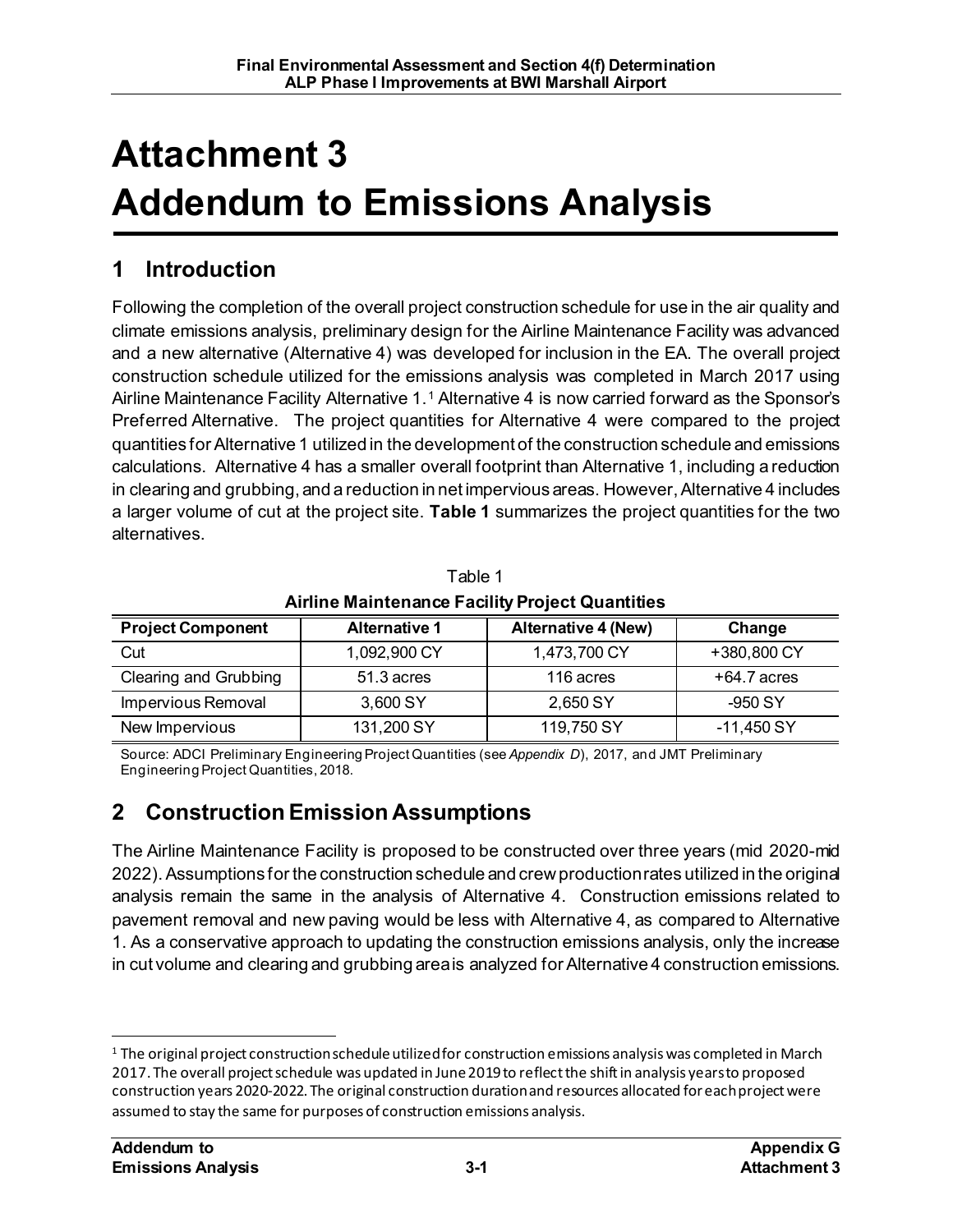Additionally, the increase in cut volume and clearing and grubbing area is assumed to occur during 2021, the year of greatest annual emissions related to the EA projects.

### Cut Volume

Emissions due to the increase in Alternative 4 cut volume would come from on-road vehicles and off-road equipment from additional operation of the Backfill Crew (BKFLC). The on-site Backfill Crew includes 4 laborers with 2 crew trucks, 1-200 H.P Dozer, and 1-2K Lbs Compact Roller.

For earthwork for cut and fill operations, an initial assumption was made for all projects that hauling fill materials involves a crew of twenty [20] 16‐CY heavy‐duty dump trucks with a roundtrip haul of 45 miles. Each truck is projected as hauling 3 trips/day for 5 days/week X 20 trucks = 4,800 CY per week per hauling crew.

Further planning and design for the Airline Maintenance Facility included identification of the stockpile location to be used to haul fill material: the existing BWI stockpile in the southwest quadrant of the Airport which is now included in the LOD for Alternative 4. This results in an assumed (conservative) roundtrip haul of 8 miles.

### Clearing and Grubbing

Emissions due to the increase in Alternative 4 clearing and grubbing would come from on-road vehicles and off-road equipment from additional operations of the Clear and Grubbing Crew (CLEAR). The on-site Clear and Grubbing Crew includes 2 laborers with 1 crew truck and 1-300 H.P. Dozer. For the purposes of Clearing and Grubbing, it is assumed that there are 200 trees per acre and that 100 trees are cleared per day (per crew). An assumption was made that hauling trees off-site involves a crew of two heavy duty trucks with a roundtrip haul of 45 miles. Each truck is projected as hauling 25 trees/trip, each making 2 trips/day to clear the projected 100 trees/day.

# <span id="page-26-0"></span>**2.1 On-Road Vehicles**

# *Additional Backfill Crew Time*

= 380,800 CY/4,800 CY/week = *79.3 weeks = 397 days = 3,176 hours*

## *Additional Clearing and Grubbing Crew Time*

 $= 64.7$  acres x 200 trees/acre = 12,940 trees/100 trees/day = 130 days = 1,040 hours

## *Hauling Miles*

Backfill = 397 days x 3 trips/day x 20 trucks x 8 miles = *190,560 miles*

Clearing and Grubbing = 130 days = 2 trips/day x 2 trucks x 45 miles = *23,400 miles*

## *Commuting Miles*

- 100-mile roundtrip commute
- 2 laborers/pickup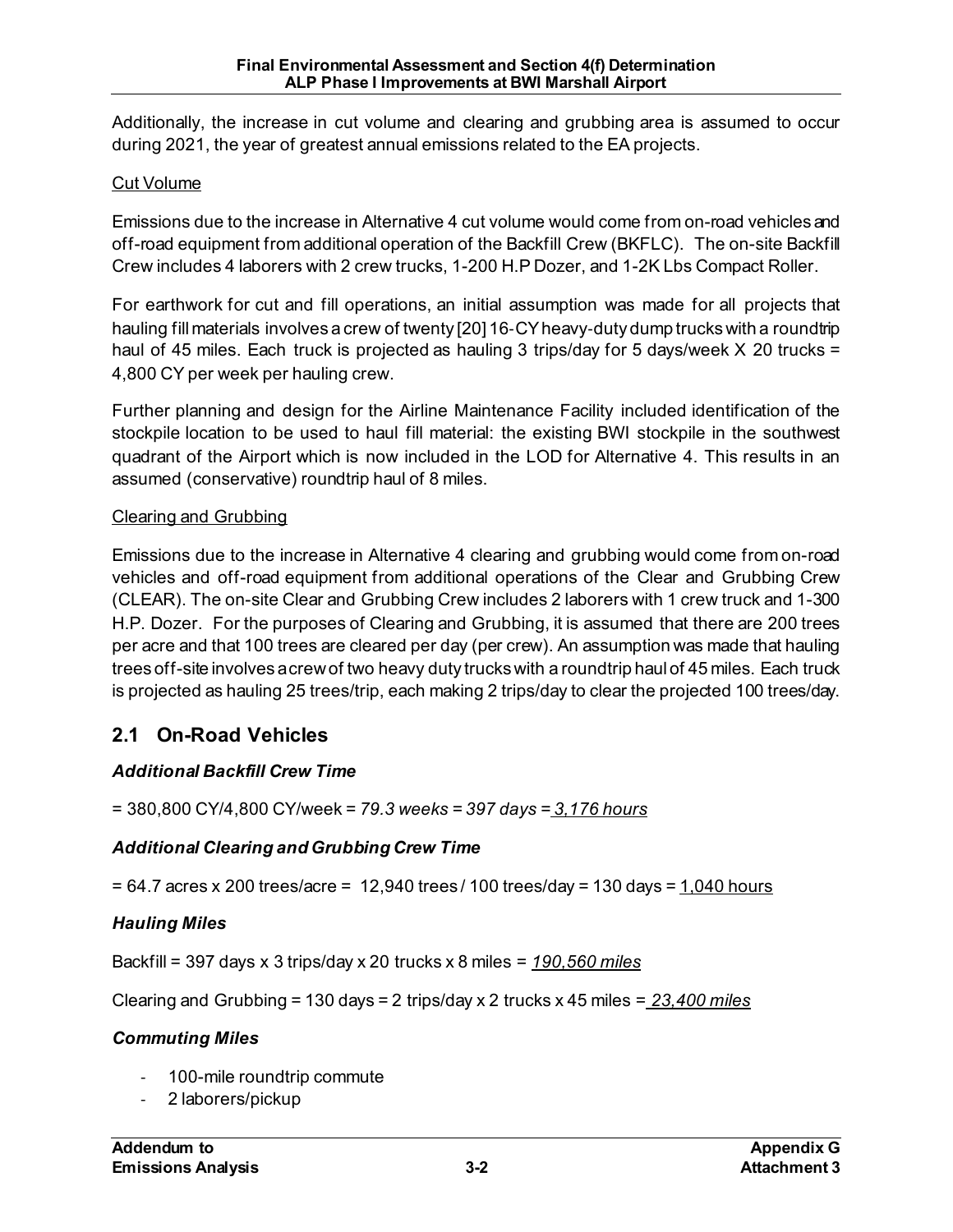Backfill = 4 laborers x 397 days x 100 miles / 2 laborers/pickup = *79,400 miles*

Clearing and Grubbing = 2 laborers x 130 days x 100 miles / 2 laborers/pickup = *13,000 miles*

### *On-Site Truck Miles*

- Conservative travel speed of 25 miles/hour

Backfill = 2 on-site trucks x 3,176 hours x 25 miles/hour = *158,800 miles*

Clearing and Grubbing = 1 on-site trucks x 1,040 hours x 25 miles/hour = *26,000 miles*

Emissions for hauling, commuting, and on-site truck miles were calculated using the on-road vehicle emission factors for 2021 provided in *Attachment 1, Table 4*. **Table 2** summarizes the increase in emissions (including GHG emissions) due to on-road vehicle miles.

<span id="page-27-2"></span>Table 2 **Alternative 4 Increase in On-Road Vehicle Emissions (tons/year)**

| Year | co  | NO <sub>X</sub> | SO <sub>2</sub> | $PM_{10}$ | PM <sub>2.5</sub> | <b>VOC</b> | CO <sub>2</sub> | CH <sub>4</sub> | N <sub>2</sub> O |
|------|-----|-----------------|-----------------|-----------|-------------------|------------|-----------------|-----------------|------------------|
| 2021 | 3.1 | 0.50            | < 0.01          |           | $0.06$ 0.02       | 0.23       | 398.2           | 0.03            | 0.01             |

Source: HNTB analysis, 2019.

# <span id="page-27-0"></span>**2.2 Off-Road Construction Equipment**

Emissions for off-road equipment were calculated using the off-road equipment usage factors, horsepower, and 2021 emission factors provided in *Attachment 1, Tables 5* and *8*. **Table 3** summarizes the increase in emissions (including GHG emissions) due to the off-road equipment hours (200 H.P Dozer, 2K Lbs Compact Roller, and 300 H.P. Dozer).

Backfill = 200 H.P. Dozer and 2K Lbs Compact Roller = 3,176 hours

Clearing and Grubbing = 300 H.P Dozer = 1,040 hours

| Alternative 4 Increase in Off-Road Equipment Emissions (tons/year) |      |                       |                 |           |                   |            |                 |      |        |  |  |
|--------------------------------------------------------------------|------|-----------------------|-----------------|-----------|-------------------|------------|-----------------|------|--------|--|--|
| Year                                                               | CO   | <b>NO<sub>x</sub></b> | SO <sub>2</sub> | $PM_{10}$ | PM <sub>2.5</sub> | <b>VOC</b> | CO <sub>2</sub> | CH4  | $N_2O$ |  |  |
| 2021                                                               | 0.40 | 1.01                  | 0.01            | 0.05      | 0.05              | 0.16       | 491.0           | 0.01 | n/a    |  |  |

<span id="page-27-3"></span>Table 3

Source: HNTB analysis, 2019.

# <span id="page-27-1"></span>**2.3 Revised Estimated Construction Emissions**

**Table 4** summarizes the construction emissions for year 2021 estimated to occur with implementation of the proposed improvements at BWI Marshall Airport, including the increase in emissions due to the additional cut volume proposed for Airline Maintenance Facility Alternative 4.